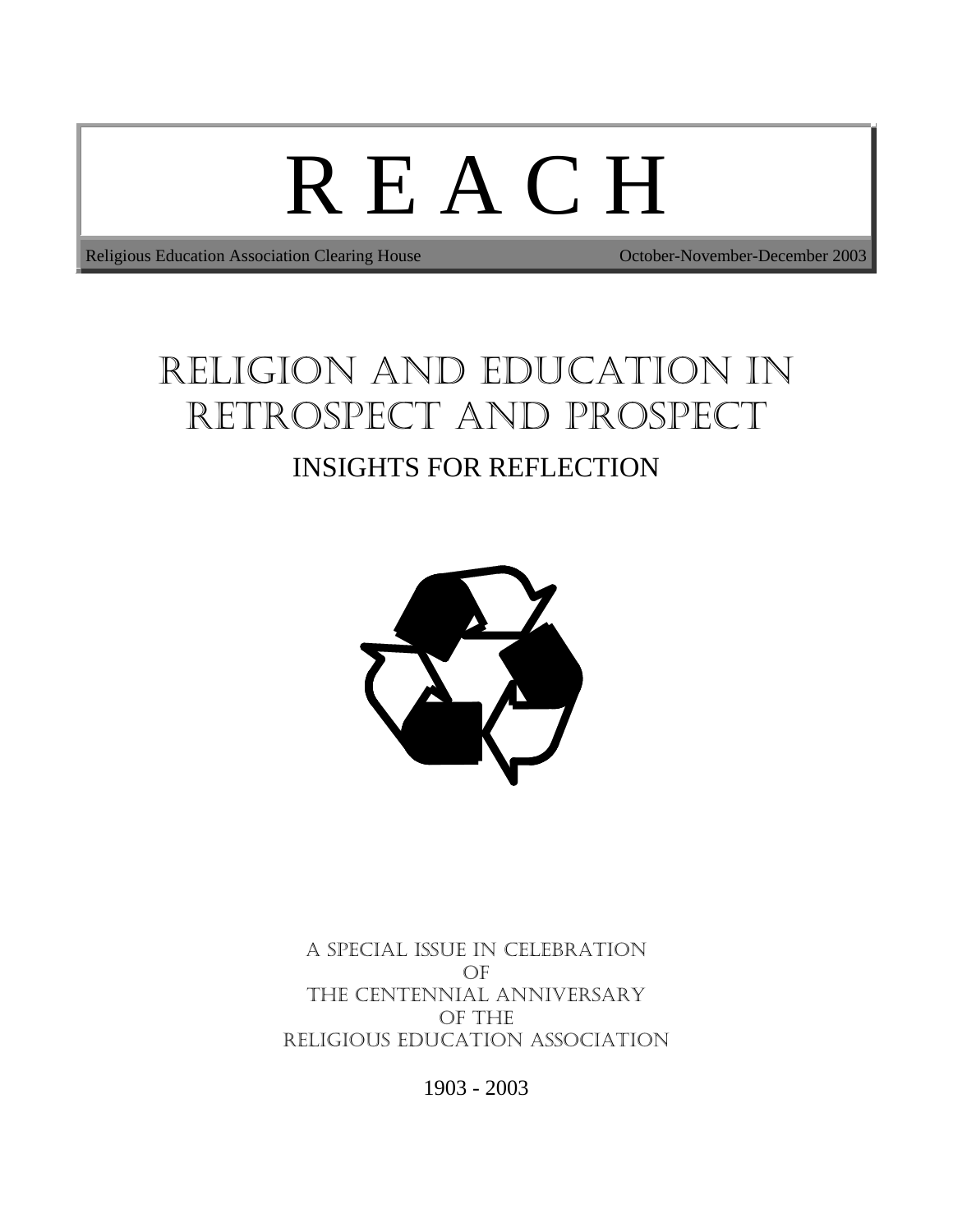## IN RETROSPECT

## 1903 - The Religious Education Association: A New Phase in the Study of Religion

our attention to the organization's journey on relig ious education yet to come. This special issue of the Reli gious Education Association Clearing-house invites us to remember significant points from its beginning forward he 2003 Centennial Anniversary of the religious Education Association (REA) draws<br>our attention to the organization's journey on<br>behalf of the inter-relationship of religion and education across time and to the nature of

and perspectives on the future through articles written by past and present leaders. This issue begins with the 1903 address of William

Chicago, who is regarded as the founder of the Religious Education Association. The issue follows with reflections Rainey Harper, the first president of the University of on the organization and religious education from the mid-twentieth century forward to the centennial anniversary.

## **The Scope and Purpose of the New Organization By President William Rainey Harper**

The University of Chicago, Chicago, Illinois

Proceedings of the First Convention, Chicago 1903. Chicago (1903): The Religious Education Association (230-240).

am sure I may say especially to myself, that the eminent gentleman whose name was place (sic) upon the preliminary perhaps which can come to a man has come to him- and has Convention for the past six months, and it is the occasion of It is a source of very great disappointment to all of us, and I program for the address this morning cannot be with us. President Butler of Columbia University, as many of us know, has been called by divine Providence to pass through very deep waters in these last weeks– the greatest sorrow left him unable to meet the engagement which he would otherwise have been glad to fulfill. President Butler has been in close touch with the preliminary work for this very great regret to him that he cannot be with us this meeting.

which the ushers will now distribute. It contains twenty I thought that I should like to have my words this morning entirely within your reach; so I have had a syllabus printed, propositions relating to the scope and purpose of the new organization

composite affair; it contains, so far as I am able to understand it– and I think perhaps I understand a part of it– the consensus of opinions of many persons so far as it was I should like, first of all, to deny that I am in any way the author of any one of these propositions. This sheet is a

possible to secure such a consensus. It may fairly and honestly be said that one hundred men, perhaps two hundred, have contributed to this small sheet of four pages. eminent gentlemen who follow will discuss them. The first I shall do nothing buy read the propositions, and the proposition stands by itself:

merely to antagonize and to disturb organizations already in 1. The desirability of a new organization depends upon the scope and purpose conceived of in connection with the proposed organization. No new organization is needed the field, or merely to duplicate the work of such organizations. Unless, therefore, there is a cope and a purpose for this proposed organization which will give it a filed (sic) outside of and above or beyond organizations now in existence, there is no excuse for its establishment; and I believe that is the opinion of every man and woman in this Convention.

 The second, third and fourth propositions relate to the service, which may be expected of such an organization.

2. The new organization, if established, will undertake to render service in unifying the efforts of the different agencies already engaged in various lines of work; in correlating the forces already established, to the end that these agencies may accomplish even larger results than have yet been accomplished. The acceptance of such service on the part of the other organizations and agencies will of course be wholly voluntary and will in no case Originally published in: *The Religious Education Association*: **involve giving up of independent positions;** for the work of *Proceedings of the First Convention Chicago 1903*. Chicago (1903): The *involve giving up of in* the new organization will be something like that of a clearing-house.

> You remember that the figure of a "clearing-house" was used yesterday by some of the speakers; and some of us who are familiar with the work of charity organizations in the city, the bringing together of the various organizations under one centralized force, know what a clearing-house means in connection with an organization.

> undertake to render service in stimulating present agencies 3. But the new organization will not simply unify, it will to greater effort, such aid being furnished through suggestion; through the publication of information concerning the work at large; through the provision of larger and better opportunities for these agencies to confer together; and through the help derived from the personal contact with each other of those interested in the same divisions of work.

> the different agencies in different parts of the field, What is needed more than anything else is a bureau of information, being done. Further, the beneficial results of such a conference as this, of men and women coming from different states and from different organizations, are easily A body of men working together, looking out over the whole field, surely ought to be able to make suggestions to and organization to collect statistics and give information to those who desire it. A large part of our inefficiency is due solely to ignorance of the facts with reference to work now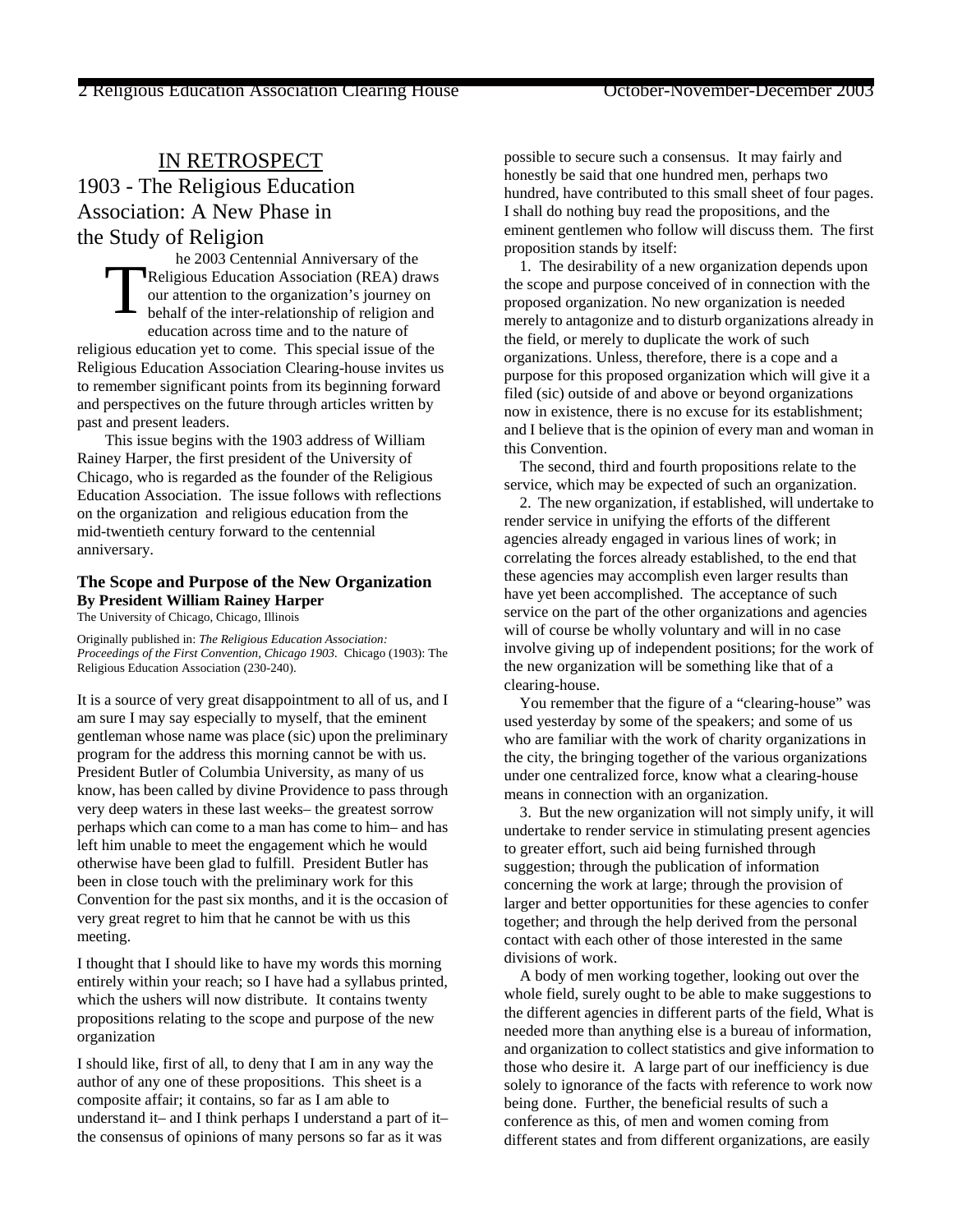understood. Thus this new organization will at once un ify and stimulate, but m ore than this:

education in the public schools, according to the lines that villages and cities. Think what a power the Carnegie religious work, and hundreds of these libraries have already It is perfectly evident– the speakers gave us this information 4. It will undertake to render service in creating new agencies where no agencies now exist– agencies for special lines of work in which as yet no united effort has been exerted; as well as in working out new plans which may be found helpful in lines of the educational work for the people at large in church art and architecture and in church music– a filed (sic) that is almost wholly neglected; of effort from a new point of view in relation to religious and moral were indicated yesterday; of the proposal of new plans of using to advantage the many libraries established in our libraries throughout the country may be made to be if they are brought into touch with the Sunday schools and with indicated their willingness to come into such a relationship; all that is needed is a guiding hand to bring them together. Then, again, there are the fields of the Sunday school, the Young People's Societies, and the Christian Associations. yesterday– that much is to be done still in every field of religious education, and that some fields have scarcely yet been touched. This should be the purpose– to unify, to stimulate, to assist, to create. But now, how will the organization attempt to do this? A few propositions, if you please, upon that side:

meetings; a convention held every year in some great center will quicken the life and interest of the community in which highest value for the use of those who are not able to attend information along these lines. There are many conventions which a convention can do- a convention like this, an 5. This work would be undertaken in part through the holding of an annual convention. Such a convention will lead men to formulate and pronounce important thought upon these particular subjects: for example, a great text-book will have been given to the world when the Proceedings of this Convention are published. It w ill bring into sympathetic touch with each other those who are interested in subjects and who are able to attend the the convention is held. It will furnish literary material of the the convention itself, but who desire assistance and being held– perhaps too many; but after all thee is a work annual convention– that can be done in no other way.

instrumentality of departmental organization, in which each 6. Again, the new organization will work through the special division of the subject of religious education will form a separate department.

emphasis that can be placed upon it, but I think we ought to remember that the Sunday school is only one of fifteen or sixteen departments of religious and moral education. Each department thus constituted will hold special conferences Sometimes I think we are prone to suppose that the Sunday school is the only agency; more emphasis seems to be given to that agency than to any other. It deserves all the

county, or a state, or a group of states, will join in combined and conventions intended to further an intelligent interest in the subject; while the representatives of different departments, living with in a certain district, where a effort along all the lines thus organized.

field today more open influence in this respect. Too many Churches and Pastors, Sunday Schools, Public Secondary Schools, Public Elementary Schools, Private Schools-for basis from that of public schools, Training schools, Christian Associations, Young People's Societies, the Home, the Libraries, the press, Correspondence Instruction, but these are some of the great branches of the work; and of Among these departments would be perhaps a department of Universities and Colleges, and there is no colleges, especially in connection with Christian denominations and in fact under ecclesiastical control, are doing less than they ought– to say the least– for religious education and for biblical study. Another department would deal with Theological Seminaries. We heard last night, indeed two or three times yesterday, of the need of a new kind of training in theological seminaries for the ministers of the future. Other departments would relate to the work in private schools must be put upon a different Religious Art, and Religious Music. There are many others, these it will be seen that the Sunday school is only one agency.

organize, will include the establishment of a central Board co-ordination of the work of the departments, and carry into effect the decisions of the Association at large of these 7. The new organization, in addition to the annual convention which it ought to conduct, and in addition to these various departments which it ought to establish and of Directors, which will constitute the executive body of the Association, and, as such, arrange the programs of special and general conventions, secure by proper means the several departments.

working and guiding and helping all, surely will be able to unify, to stimulate, to assist, and to create. An Association, with this annual convention and its district conventions, with its departmental organizations along the lines suggested, and with this central body

8. In this organization the Board of Directors should various countries (for this work should not be limited to our the membership of the Association. But not only this; such a Board of Directors should represent as fully as possible also the various religious denominations, and the various schools of religious opinions recognized as Christian. Still further, such a Board of Directors must represent the various divisions of Christian activity, whether they are educational, evangelistic, or philanthropic. surely be made up of officers and members selected annually in open convention from among those who are deeply interested in the cause. The members of such a Board of Directors, who are given this responsible position of directing the work as a whole, should represent the own country), states, territories, and districts, which furnish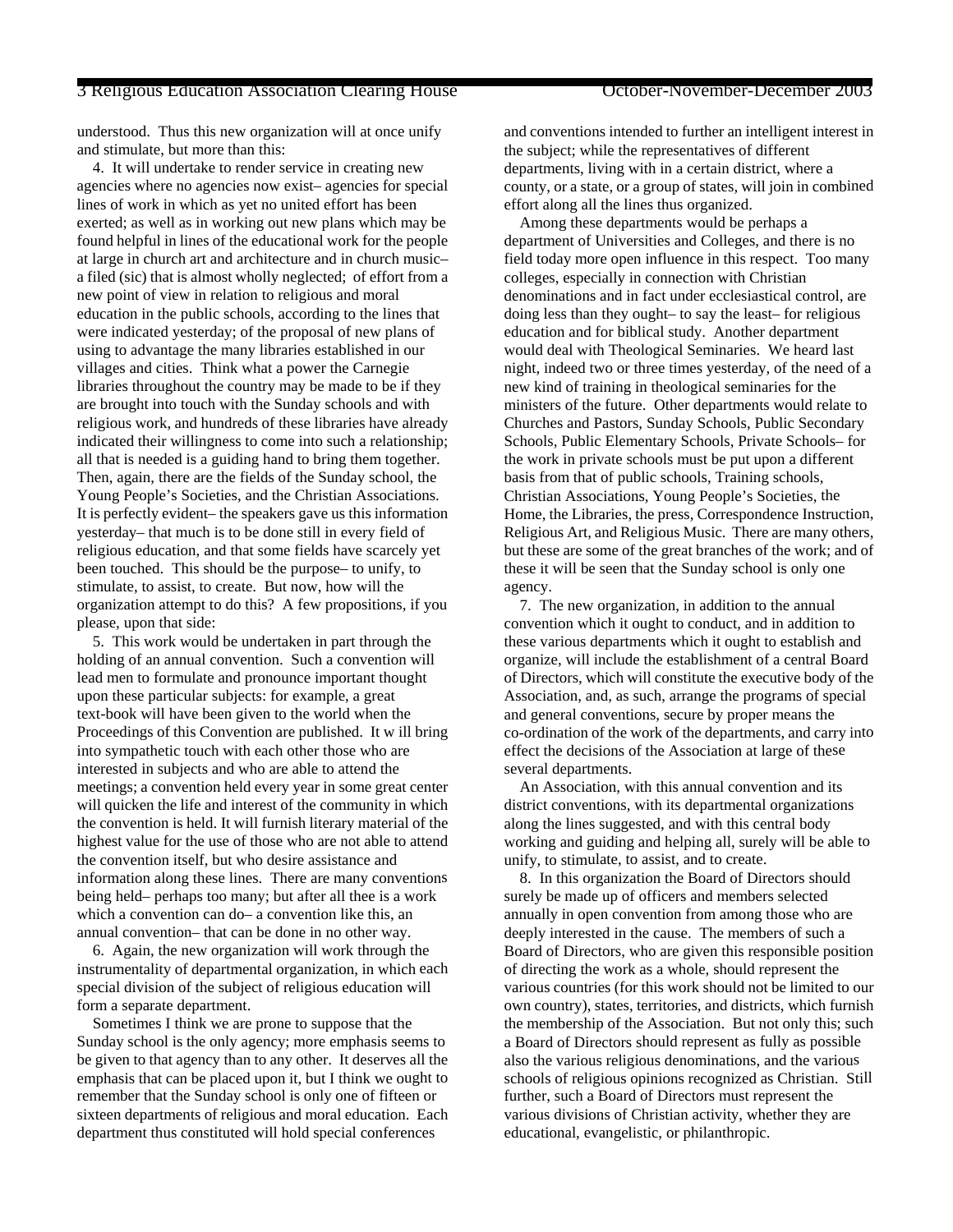9. A large Board of Directors, representing in this w ay all the different sides of the work, must of course have an Executive Board made up of the membersh ip of the Board needed for the work– and will represent the directors in the of Directors– a small body, which will act as the legal corporation for the Association, secure, and invest or expand the funds of the Association– since funds will be interval for their meetings.

Association; and a financial Secretary, who shall be charged 10. Such an Executive Board will need Secretaries. Among these there will be the General Secretary, whose entire time will be devoted to the interests of the Association; an Editorial Secretary, to whose care will be committed the charge of all the printed publications of the with securing the means needed to defray the expenses of the work of the Association.

This will indicate the consensus of opinion gathered from conference after conference in many of the great cities East extent and plan, of the proposed organization. But now let and West, concerning the scope and purpose, the whole us go one step further.

11. This Association, through its Boards and Secretaries, will have first the task of securing the funds needed for this work.

hampered by lack of funds. We do not wish such an organization as this to be in any sense commercial, or to be dependent in any way on publishing relationships; but there must be funds with which to conduct the work. These funds conducted without money. Money will also be needed for as \$25,000 a year– to pay the expenses of this organization, A large part of the Christian work carried on is greatly are needed for the defraying of the ordinary expenses of the Association; also, for conducting the special investigations proposed by the Departments. Investigation is one of the chief things, which should be undertaken, and it cannot be the printing and publishing of the proceedings, reports, and other literature of the Association; and for the endowment of special phases of the work, which will always require assistance. A large sum of money will be needed– as much if it is to do its work.

bulletins, documents, and books, including the proceedings committees appointed to make special investigations, and 12. The Association will also print and publish reports, of the annual and of special conventions, reports of important contributions to the cause of religious and moral education, which the Association may deem it desirable to issue.

colleges and universities; aid in the training of teachers; preparation of lists of books on the different subject of religious work and thought; provision of special material for 13. The Association, through its Boards and Secretaries, will aim to encourage in various ways individual and institutional effort in the direction of religious and moral education. This will include, for example, assistance in the work of grading Sunday schools; effort to secure the introduction of courses and instruction in the curricula of

the use of the daily press; organization of work for mothers' clubs; and many other similar kinds of work

 Let us now look at the movement from another point of view.

14. The Association, through its Departments, will of scientific investigations. Some of these will attempt to of the individual and of society. Others will undertake to instruction in literature, history, and science now provided application of the established results of modern psychology, modern pedagogy, and modern Bible study, as these stand propose to make new contributions to the cause of religious and moral education, and this will be done through the light define more closely the true relation of religious and moral instruction to other branches of instruction, and to indicate the part which religion should perform in the development correlate religious and moral instruction with the in the public schools. Others will seek to determine the place of the Bible in religious and moral instruction, and to set forth the best methods of using the Bible for this purpose. Still others will endeavor to point out the related to religious and moral instruction.

 There is work in these lines of investigation– real, definite, scientific investigation– to occupy the time of thousands of men and women, if they will undertake it.

15. The organization must undertake, through these the needs of the special sociological groups included in the clubs, and the like; and still others with the working out of curriculum which will embody the larger substance and the better methods of a religious and moral education that is in various departments, to carry on practical experiments. Perhaps we should not distinguish these from scientific investigations, but there may be a distinction. Some of these practical experiments will have to do with the application of religious and moral instruction to different stages of physical, mental, moral, and spiritual development; others with the adjustment of the material employed for purposes of religious and moral instruction to Christian Associations, Young People's Societies, Bible an approximately ideal curriculum for the Bible school– a accordance with the present status of biblical, theological, ethical, psychological, pedagogical, and scientific knowledge.

constructive propositions, which shall be intended to serve 16. The Association will from time to time present as the basis for lesson-helps and text-books on various portions of such curricula.

I doubt whether the Association will ever feel inclined to undertake to present the basis for such. Further, it can do in Associations toward securing the ore adequate training of teachers– this certainly is a great thing to be accomplished. It can undertake to place religious and moral education on as high a plane as that on which secular work has come to rest; and that of all things is the necessary thing, for the boy undertake the issue of lesson-helps or text-books– I shall hope that it will not undertake that– but it can certainly its way what has been done in other ways by other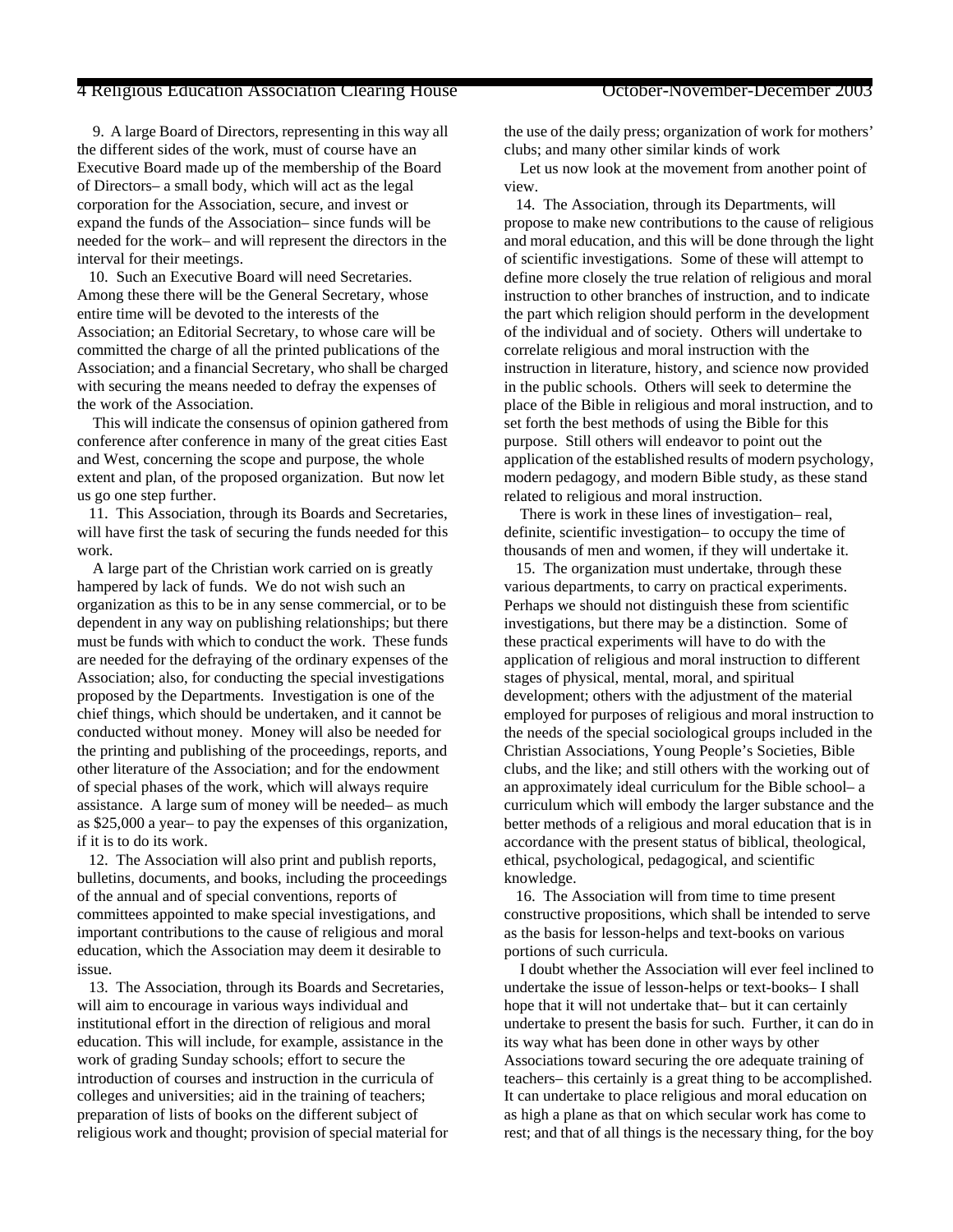and girl must be led to respect religious education when it is put in comparison with secular education.

 17. Now, how shall the Association do all this, with wh at spirit? First of all, with the scientific spirit. If there is any one point to which it seems to me ought to pledge ourselves, it is that all the work of this organization shall be done with the truly scientific spirit, and that consequently this Association, in all its undertakings, will proceed carefully and cautiously upon the basis of fundamental princ iples, seeking to ob serve accurately the facts and from these to make deductions, and aiming to co-ordinate and systematize the material presented for consideration. The time has come for such work to be done as it has not yet been done.

18. The Association must also be controlled by what I spirit, and this will forbid the placing of emphasis upon the distinctive views of any one denomination or any school of asserted that those who hold different theories of biblical dealing with special phases of religious instruction, but will should like to call, for lack of a better word, the universal opinion to the exclusion of others; it may be confidently history will be able to unite upon a constructive teaching of the Bible from a practical religious and moral point of view. It will likewise forbid the limitation of the work to any single phase of religious instruction, inasmuch as the time has now come for the existence of an organization, which shall not aim to supercede any of the existing agencies undertake to study and develop the subject in its entirety; this spirit will also forbid the restriction of the control to any one section of the country, or those interested in any one division of the work, or to those representing any one school of thought.

 19. The Association will cultivate, above all, the cooperative spirit, and thus manifest clearly its purpose to assist all organizations working in the same field; to refuse to enter into rivalry with institutions or associations of any class; and to perform that general service which will promote the efficiency of all institutions.

with men wherever they may be found in any state who are An important lesson may be learned from the policy of the Carnegie Institution of Washington. The Carnegie Institution, with its ten million dollars, is not a new University, but a body of men using the income of the endowment to co-operate with existing universities, and carrying on scientific investigations– a splendid example of co-operation.

some of us, I fancy, who think that something can be done at day, or a month, or year, will be small. Let us plan work for work we have in hand is not the work of days or months. Many years of careful preparation and labor will be required before large results will begin to appear. Let us not be 20. And just one last word. It seems to me that this Association, if organized, must be expected to require time to plan its work, and still more time to execute it. There are once– in a week or a month. My friends, anything done in a decades; let us not try to do something at once, before plans can be perfected, before organization can be secured. The

established, if the work does not begin to show results at , once. Let us remember that good work, strong work disappointed, therefore, when the organization is requires time.

 As I have said, I have merely embodied in this statement points that have come from hundreds of men and women interested in this work.

#### **(Mid-Century)Reflections of a Religious Educator By Harrison Sackett Elliott**

An address given at a banquet during the 1950 REA Biennial Convention in honor of Elliott's twenty-eight years of service at Union Theological Seminary and his inauguration as General Secretary of the REA. Appears in *Religious Education* XLV (4), July-August:193-202.

I

over a gathering in my honor; but that embarrassment is agencies like the Christian Associations, within our own I must confess to a considerable degree of embarrassment somewhat relieved because I realize that I am tonight but an available symbol of our untied conviction as to the contribution which can be made through educational programs and processes. It is probably worthwhile for those who have been engaged in this enterprise in connection with various agencies representing both general and religious education to have an occasion for coming together in order to recognized (sic) that we are all a part of a single movement and in order to have a sense of solidarity in a common cause. We have worked together in various enterprises over the years in general and in religious education, within our own particular denominations and across denominational divisions, in churches and in allied faiths and on an interfaith basis. Some of us who are here tonight have gone through difficult times together. We have also participated in some

victorious occasions. Working together cooperatively on all feel ourselves a part. Participating as we have in these cooperative and participating work are those we prize. We are also keenly aware that we are tonight representatives of these enterprises has developed a fellowship of which we various projects, there have developed not only mutual respect and confidence but genuine regard for each other. The friendships which develop out of this kind of wider fellowship which stretches across the nation and around the world.

influence o f great teachers whom I had the good fortune to have at crucial times in my own development. I wish the privilege of paying tribute to them tonight. Among these, This evening would not have been possible but for the Dr. George Albert Coe, still alert in mind at eighty-eight, is the Dean of us all in Religious Education. Some of you, who like myself had the privilege of having him as a teacher and of arguing out with him the problems in religious education, are deeply grateful for the stimulus to courageous and incisive thinking in his classes.<sup>1</sup>

In making preparation for this evening, I have reviewed the experiences in which we have shared to try to formulate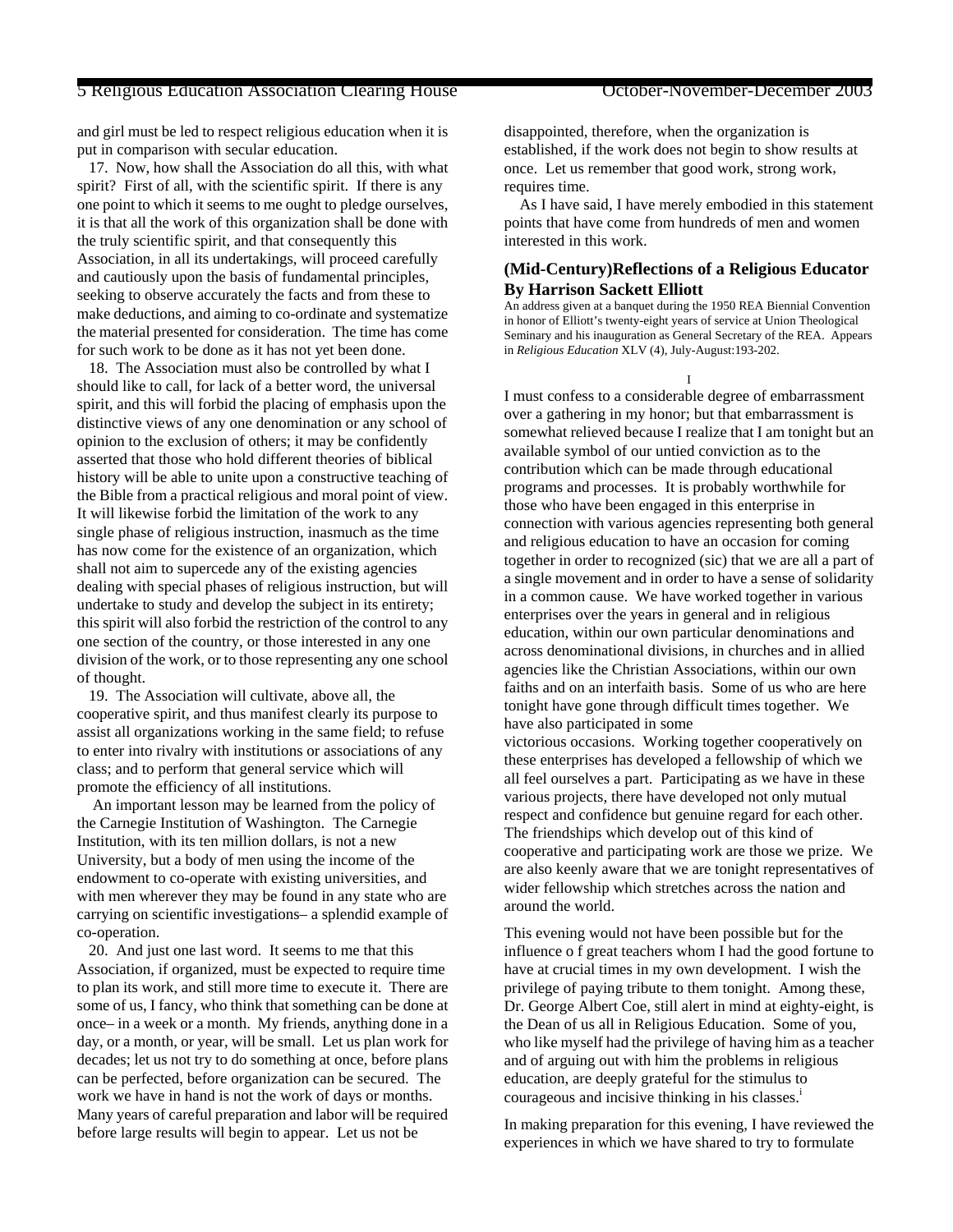what it is that binds us together in this fellowship. It is true that we represent a common conviction as to the importan ce of both education and religion and the need for a basic inter-relation between the two. But this inter-relationship o f religion and education of itself does not build a fellowship. Certainly we are not bound together because we all think and believe alike. There are few, if any questions, on which all of us in this room would agree, and the wider fellowship, relationships has been respect for the convictions of others. believed that our own experience would be enriched and the particularly within Protestantism, where the effort is to unite around commonly accepted beliefs. Some of us in the wider of which we are representatives, would be even more diverse in points of view. What has characterized our But this has been more than superficial tolerance. We have common cause furthered by the contribution of these diverse viewpoints. There are significant movements today, movement of religious education are a part of these developments. But when we come together as religious educators, the significance of our fellowship grows out of the fact that distinctiveness and difference in convictions are magnified rather than minimized.

 But diversity just as diversity does not make a fellowship. which we are designated give the key to what had and does bind us together – religious education. On the face of it, these two words seems to represent our diversity rather than There must be unity in the diversity. The two words by our unity. We have never had agreement as to what is meant by education and certainly we represent diverse interpretations of religious. But nevertheless these two words in combination do represent our unity.

Let us look at education first and see what the new emphasis religion. It was even more. It was and is a recognition that were made to work our improved curricula and to develop a more effective methodology. He New Lincoln School, represented in this gathering tonight, is the latest adventure in this emphasis upon experimentation in education. upon education in religion at the beginning of this century meant and what this emphasis means today. It was and is recognition of human responsibility and possibility in the field of religion. It was more. It was and is recognition of the pertinence of human knowledge, secured through reverent research and experimentation, to the field of in the development of character, in the realization of religious experience, in the transformation of individual and group conduct, there are conditions which must be met and processes which must be followed, its results are to be expected. A distinctively experimental attitude characterized these developments. Not only must conditions be met and processes followed, but these must be discovered. For example, Lincoln School in general education and Union School of Religion in religious education were experimental institutions in which efforts

The three-fold assumption of human responsibility, of the pertinence of human knowledge, and of the reliability of life

life in other areas than religion. If a farmer, an engineer, a But at the opening of the century in the area of religion, the assumption was widespread, and it is still found today, that necessary. Those who were interested in religious processes has been increasingly recognized in our common physician, or a social scientist wishes successful results in his particular area, he recognized that there are conditions which must ne met and processes which must be trusted. good intention and sincere purpose are all that are education because convinced that this is a universe and that God works in and through the same orderly processes in the area of religion that He does in other aspects of that universe.

meant to those who entered religious work in that period. Two main influences were found. Historical criticism in the educational method in the work of the churches and allied what they meant. What the human knowledge of the origin and setting of the Biblical records has meant to the significant use of these records, no one can really feel who out of a critical and historical approach were available. As to methodology, I met up with the Herbartian method first in 1900-1901 in a Normal School in Northern Indiana and I possibilities of an improved methodology were presented. to be of help in connection with voluntary Bible Study opportunity for further training and went to Teachers It is worth trying to recapture what the realization of all this use of the Bible and attention to improvement in agencies. When I taught Sunday school class fifty years ago, we were passing verses around and speculating as to did not try to teach in the period before that rich resources still feel the glow of enthusiasm engendered as the In my first professional position I was responsible for trying groups under the Student Y.M.C.A. Students would enroll in these groups with great anticipation, hundreds of them in come of the universities, but before the end of the year, many of them had frittered away. There was strong promotion and sincere purpose, but the groups often failed. Even though I was a theological graduate, I had secured no help from my seminary training to meet that situation for I had my theological seminary course before Chairs or Departments of Religious Education had been established in those institutions. Accordingly, I asked for the College, Columbia University and Union Theological Seminary, bristling with questions. And I found answers to many of them.

The belief that there are conditions for effectiveness, which understand more thoroughly the exploratory thought processes available so mankind in finding the answers to his can be discovered, and processes which can be trusted meant for us in those earliest days the difference between blind and intelligent effort. For example, I got a cue as to what was the matter with those Bible Study groups. We had tried the widely-acclaimed Herbartian method, but it did not solve the problem. From a book on *How We Think* by John Dewey, published in 1910, and form other study I came to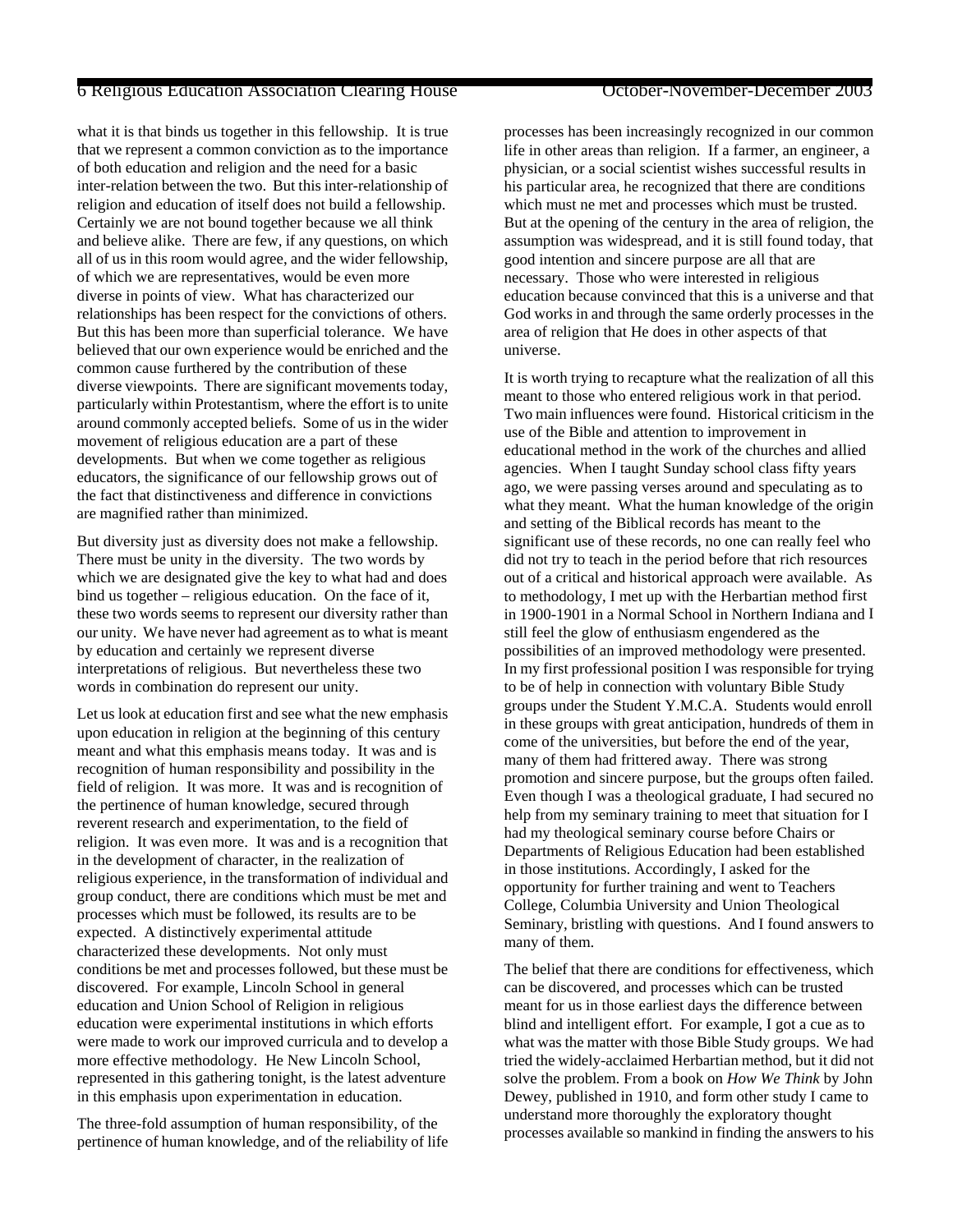questions. That there are thought processes which can be trusted, if sincerely and thoroughly utilized, gave us confidence in our endeavors.

We believed in democracy in those days. We wished to further democratic participation, but so often it was futile and irresponsible. Accordingly individuals form various agencies and three Faiths associated themselves together in what was known as The Inquiry to try to understand the conditions and to develop the processes for reliable democratic participation. Agencies like the Y.M.C.A. has pioneered in an emphasis upon the significance of groups and of group experience in religious education. But significant group experience did not just happen and there were many problems in connection with the formation and conduct of groups. With the cooperation of Professor Kilpatrick those of us who were related to the Boys Work of the Y.M.C.A. Worked earnestly on the problems of effective group work. With the formation of the Social Group Work section of the National Conference of Social Work, there was a medium for a wider cooperative attached on this problem.

Through the influence of Freud and other European psychologists, it was gradually recognized that in the area of personal life and personality difficulties human knowledge conduct the course. Now competency in counseling is part of the requisite equipment of the religious educator and preparation in this field is available in various theological is pertinent and redemptive processes are possible. How strange this emphasis was in general as well as in religious education is evidenced by the fact that there was only one course in this field in all of Columbia University, a course entitled Mental Adjustments taught by the late Professor Leta Hollingworth. Taking that course opened up a new field of possibility in the application of human knowledge and in the utilization of reliable processes. The course in this area which we established at Union in 1924-25, I think was the first in a theological seminary, and it was literally an experimental project in which the instructor brought in outside persons in this field and learned as he attempted to institutions and universities.

If I have succeeded in making clear what I have tried to say I think you will agree that the confidence in *education*, which binds us together, has been no superficial trust in methodological tricks and devices. It has been rather the belief that in the area of human life and experience there are creative and redemptive processes available which can be discovered, which can be utilized, and which can be trusted.

#### II

The second word in our name, *religious*, has been equally the criticisms which have been made of us that we were long on methodology and short on theology, we have had definite religious beliefs. While many of us have shared in the beliefs of the particular branches of religion to which we important in binding us together as a fellowship. Despite

have trusted a religious educational process have done so because they believe that man is so made and the nature of definitely theistic terms and have believed that it is in and belong, there have been distinctive beliefs which have bound us together in this fellowship. There has been definite metaphysical grounding for our work. Those who reality is such that it is through such a process that man finds his way through life. Some have interpreted this in through such processes that God's will for human life become known and realized; others have thought in more naturalistic categories in terms of the good life or of spiritual values. But they have been in agreement that it is through an educational process that these values are defined and appropriated.

Religious education has also has its orientation to basic whether these basic purposes, be they Christian or Jewish, so conducted as to lead to these given goals, or whether the he the goals and the definitions of the goals to be a part of t process; but never disagreement as to the basic character of these goals. There has been agreement that these values are religious goals or purpose which gave directions to the process. There have been differences between us as to are given in the particular tradition and the process is to be particular religious heritage is to be utilized in determining not created by man but are potentially present, in the structure of the universe, and that the goals of the educational process as worked out should be in line with these ultimate values; however, they are interpreted.

Union Seminary twenty-eight years ago I rather assumed Since we are united around religious education it is not surprising that philosophical and theological issues should have been prominent in the movement. When I went to that I could pass the issues in the Philosophy of Education to Professor Kilpatrick and the issues to Professor William Adams Brown and Professor Eugene Lyman. But I have found myself in the center of philosophical and theological discussions during my entire teaching career.

the insights of his religious heritage and by the findings of human life have also been influenced both by his religious This illustrates that which has been basic in the religious education movement and I think does unite us; viz, that human knowledge and human processes have to be taken into account in developing one's basic religious believes (sic). If this is God's universe, whatever through reverent research or experimentation is discovered about the nature of the universe and about human beings and human relations is part of the revelation of God. The religious education's beliefs about man have been influenced both by psychology. His beliefs about the redemptive element in heritage and by that which has become known through mental hygiene.

It is both thrilling and a baffling experience to be a religious educator. It is thrilling because there is not a field [of] knowledge which is irrelevant to his task and because the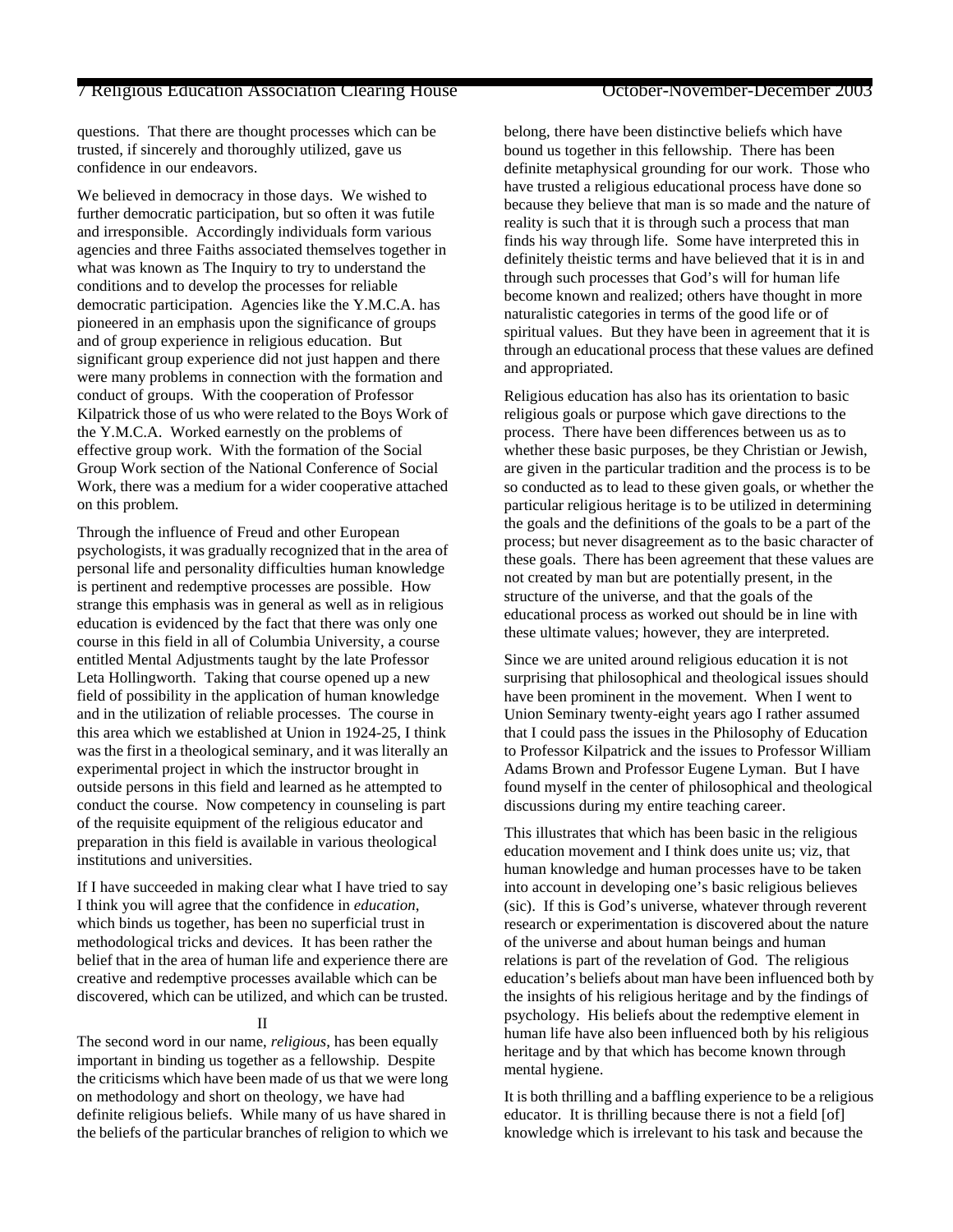insights and the skills of those engaged in other fields ar e pertinent to his work and resources for him. It is baffling because it seems impossible for one person to keep abre ast of the pertinent knowledge form so many fields; and to master so wide a range of skills. The religious educator is always in danger of being a jack of all trades and a master of none. There is no easy way out of his dilemma.

#### III

Up until now, I have been attempting to describe the genius of the movement known as religious education. Now I should like briefly to review its history. There have b een since I have been related to this movement two ma in periods. We are either already embarked upon or at the ev e of a third period. The first period, commencing with the turn of the century and continuing until the early 1930s, was Religious education was on the march. It was hailed as the characterized by contagious optimism and kindling enthusiasm, particularly in the first half of this period. new Messiah. Directors of religious education were added to churches. Departments or Chairs of Religious Education were added in colleges, schools of education, and theological institutions. The International Council of Religious Education was formed.

the time of the highest immigration of Jews in to the United churches with schools and an enrollment of 2,222,598 It was a notable period, also for Judaism. It opened during States when the Jewish population grew rapidly from less than 250,000. Leaders in Judaism set themselves to the Herculean task of developing a system of Jewish education which would be rooted in Jewish community and home life and which would conserve the cultural-religious values of Judaism but at the same time foster the harmonious integration of the Jew into the social pattern and cultural life of American.<sup>1</sup> For the Roman Catholics, this period was characterized by a great expansion in parochial schools, which increased in number from 3,482 in 1892 with 44 percent of Roman Catholic churches having schools to 7,923 schools in 1930 with around 60 percent of the pupils.<sup>2</sup>

program of the Church and to stimulate a vast program under the direction of many other agencies. Among the 417 45 college presidents and deans of colleges and theological schools, YMCA's and other organizations. Five hundred and twenty-four ministers were among the 1259 charter members from 42 states and 5 Canadian provinces. The The interest in this first period was not confined to those who were specializing in the field of religious education. The best evidence of this fact was the organization and development of the Religious Education Association. The facts succinctly set forth in the brief history of the Religious Education Association by Professor Orville I Davis.<sup>3</sup> Religious Education was to mean much more than "Sunday School reform." It was to involve the entire educational signers of the "call" for the organization convention were seminaries, 48 professors, 65 ministers, and 66 Sunday

National Education Association indicated its approval and Convention. Unless one participated in the events of this cooperation. The sixteen departments of the Association covered aspects of religious education and different agencies. Three thousand from 23 states, to provinces of Canada, and 4 foreign countries attended the first time, it is difficult to realize the sense of mission and the feeling of confidence which characterized this period in religious education.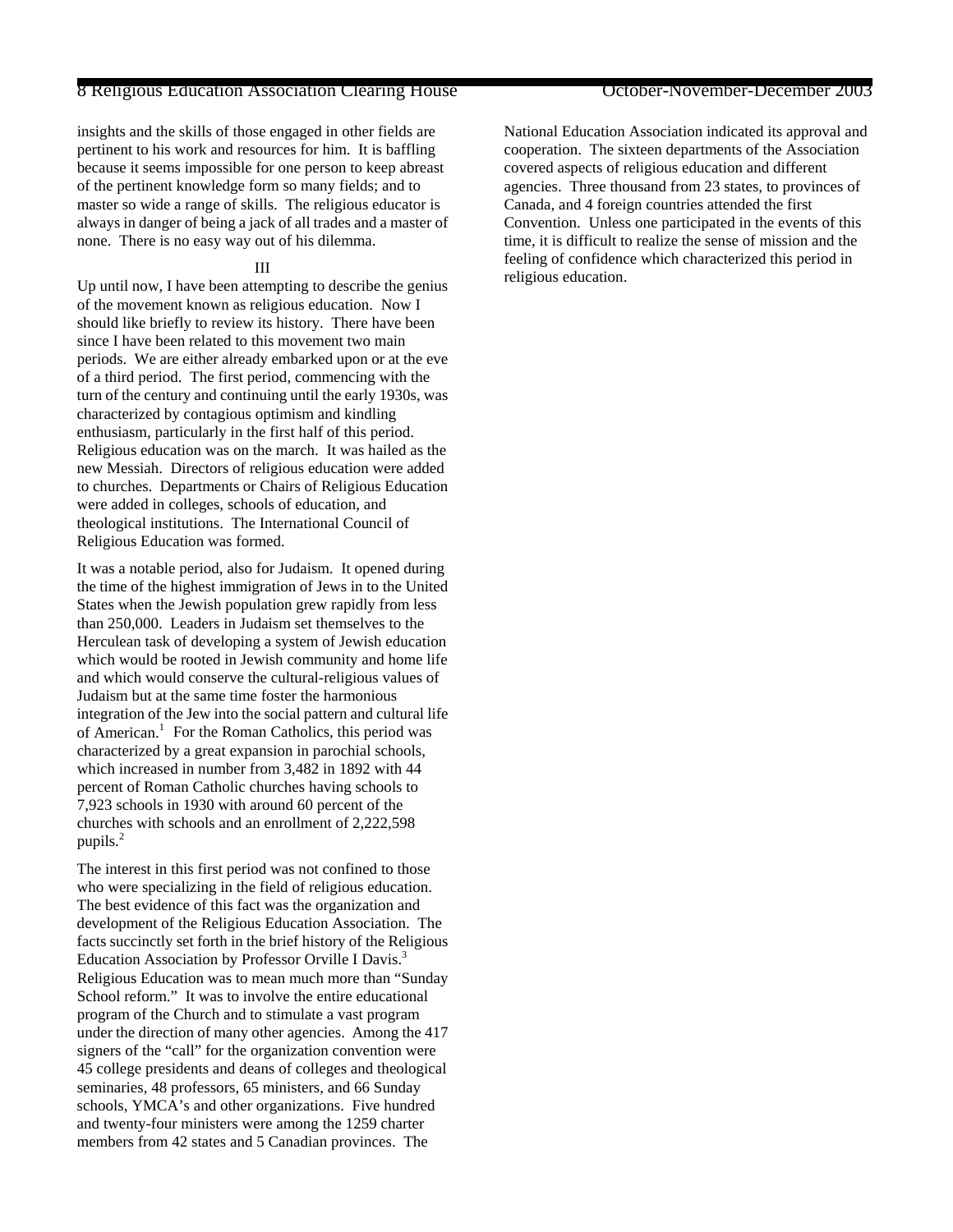The second period opened with the worldwide depression which confirmed the disillusionment which had followed help in the field of religious education; but more than this, World War I. This period, in contrast with the first, was characterized by pessimism about people and disbelief in the possibilities of human effort. It was characterized by efforts to get back to essentials in education, by a new orthodoxy in religion, and by a trend toward totalitarianism in government. A basic distrust in democratic processes and democratic institutions developed and propaganda by which people's minds were made up for them became more the vogue. There seems to have been more of a reaction against religious education in Protestantism than in Judaism or Roman Catholicism. But certainly there were decided efforts in Protestantism. The optimism of the earlier period was characterized as sentimental illusion. Not only was the nerve of consecrated human effort cut but this effort itself was often characterized as sinful presumption. Many of the leaders of the social gospel, of liberal theology, and of progressive religious education moved to the opposite extreme in their beliefs and practices. The word liberal became a term of disapproval. The financial difficulties gave to the churches an excuse for discontinuing specialized the climate of the time gave those who had been opposed to religious education during the earlier period the courage to declare it a superficial fad which was now at an end or a menace which should be abolished. At the 1935 convention in Rochester, NY, those affiliated with the Religious Education Association considered the possibility of giving the organization an honorable or dishonorable, burial but there was still an aggressive remnant which would not allow it to be destroyed, and the members of that remnant banded themselves together to ride out the storm.

re-examine the work they were doing and to modify a too Council of Religious Education continued their work. The Protestantism, was formed in the second period under Dr. Israel Chipkin's leadership. More than this, Jewish educators found it increasingly possible, despite ideological were formed in forty communities. These included all groups and viewpoints in Jewish education and expressed the feeling of responsibility on the part of the Jewish community to provide for the education of all Jewish children without attempt on the part of these cooperative The reaction in the second period led religious educators to easy optimism which had often characterized them. Events also sobered them as to the seriousness of their task. But in spite of the reaction against religious education, the situation was not completely one of despair. Many large churches held steady and maintained their specialized leadership. Denominational boards and the International American Association for Jewish Education, which in Judaism somewhat parallels the function of the International Council of Religious Education in differences, to work together democratically in the development of educational standards. Community agencies usually known as Bureaus of Jewish Education,

agencies to impose any one Jewish viewpoint or interpretation on individual schools. Father Thomas J. attempt to establish schools to a more scientific analysis and Quigley, Superintendent of Catholic Schools, Pittsburgh, and a Vice-President of the R.E.A., has characterized this second period as the time when Catholic education began to emerge from its period of adolescence and at last to come of age. He adds that within the last twenty years the emphasis has completely shifted away from the feverish approach to the problems of school management and supervision.<sup>4</sup>

religion, with its special doctrines of revelation and with its suspicion of human effort, was in direct conflict with the The net result of the developments of the second period has been to cause a serious division among those concerned about education and religion. In the first period, a process was going on which seemed to bid fair to unite the socializing and progressive forces of religion, education, and social work. The establishment of a new orthodoxy in continued emphasis upon human effort and upon the social origin of ideologies in the general educational and social work groups. Efforts toward any dynamic synthesis or integration ceased. As a result, there have developed rival ideologies and because of these rivalries, there tends to be dogmatism about all groups. Those in religious education find themselves in a difficult position for they cannot join either of the rival camps because they share the concerns of both groups. Further in their own life and work, they have been basically influenced both by their religious heritage and by the insights which have come out of so-called secular knowledge and they cannot in justice repudiate either.

#### IV

these rival ideologies which grip our world, that it is bound groups, and otherworldly and unrealistic by the educational, social work leaders. But may it not be that the religious common concern and purpose to make the transcending of On the face of the situation it does not seem that we are at the beginning of a third period and that the time is propitious for a forward movement in religious education. It looks as if any such movement would be crushed between to be labeled as secular and naturalistic by the religious education movement, rooted as it is both in religion and education, has come to the Kingdom for such as time as this. International problems cannot be solved by the division of the world into two rival groupings. Nor can the problems of religious education be solved if we are divided into rival camps which must fight each other. Further, this is not necessary. Whatever may or may not be possible in relation to the international cold war, there is enough in these differences possible within religious education.

understanding of the persons who with conviction differ form us. That respect and understanding will never come until chasms between these groupings are bridged and those The first step, which is necessary, is respect for an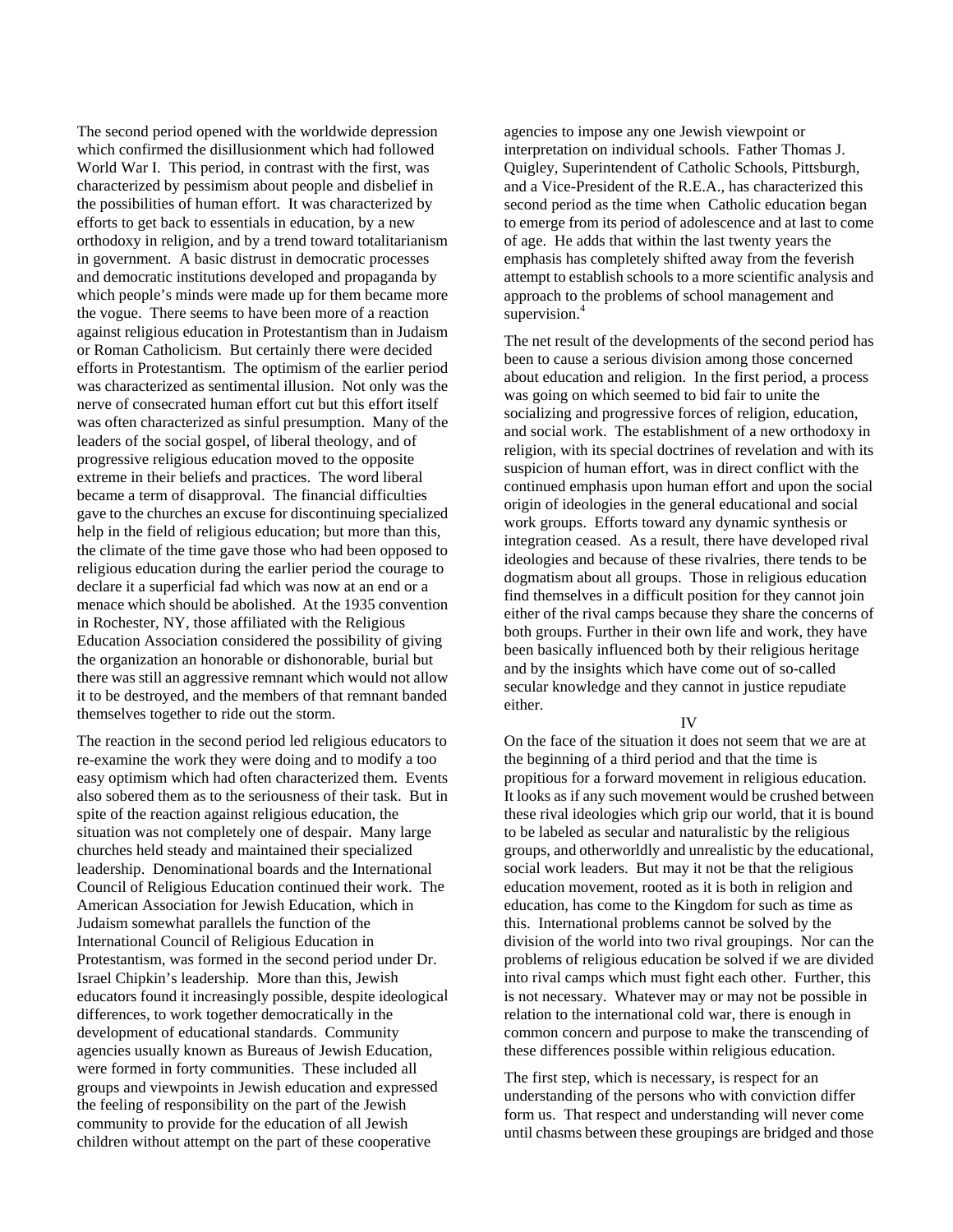with conflicting convictions come into communication with each other. But they must come together under conditions where they are not compelled for the sake of a pseudo-harmony to set aside their convictions. The efforts to resolve these conflicts by trying to formulate a theology for religious education have not solved the problem. They have tended to cover over the real issues. On the other hand, dogmatic promulgation of rival ideologies only accentuate the differences. I believe the temper of those involved in these differences, both within Faith groupings and between them and general educators, has changed sufficiently so it would be possible to explore them frankly. This would not result in a syncretic philosophy or theology for religious education. But such a process would reveal how much those seemingly in complete opposition have in common, and would enable us to explore our differences in a spirit of mutual confidence and respect.

cavalier a fashion and perhaps it has a contribution to make theory some of the churches may have thought themselves in opposition, when facing the practical problems they turn for an effective program. An evidence of this is the number of churches which are now clamoring for individuals with A hopeful sign in the present situation is the growing recognition that religious education was thrown out in too in these difficult times. Whatever the theology of the particular church, it still is an institution which has to be managed and it must have a program. However, much in to those who have insight and skill in the area of religious education for help in knowing how to meet the conditions educational training. In my judgment, the main hindrance to our influence in the days ahead will not be ideological, but will be the limitations in our own skill and insight and resourcefulness. Despite the progress which has been made during this past half century in general and religious education, with their allied fields of group work and counseling, we still are farther ahead in theory than in practice; we know more about what ought to be done than we know how to do it. We can get help on the problems of religious education by experimentation in general education. But we must not depend solely upon the developments in general education. We desperately need some way of rallying those with training and resourcefulness in experimentation which will point the way for the improvement of the program of religious education.

While we are further along in theory than we are in practice, there are still basic conflicts in the area of theory which need the most critical problems of our day is that of religion in general education. At present there are basic differences of these various convictions are pressing for the adoption of their own points of view. In the interests both of religion and education, not to speak of the children and youth who to be explored in the spirit of the religious education movement and by the processes in which it believes. One of convictions as to the solution of this problem. Those with

are involved, we must find a way of attacking this basic problem cooperatively.

The curriculum problem in religious education is by no means solved. There have appeared within the last few years carefully worked out curricula, in the development of which there has been invested not only skilled and consecrated devotion but large amounts of money. While each of these curricula is a contribution, it is doubtful whether any one contains the final answer to the curriculum problem, and certainly there are still basic unresolved conflicts in this area. On the college level also, there is a varying need for some agency which will give constructive attention to the curriculum of religion and indeed to the entire college curriculum.

advantage of the results of a critical and historical approach are many unsolved problems in this area. The seriousness In the use of the Bible, we have not adequately taken or of the best educational theory and practice. Our time has been characterized by a renewed realization of the importance of the family in religious education, and there of the economic, racial, political, and other social problems and the stake of religion in these areas has led to large attention to these questions in religious education. But there is not agreement as to the function of religious education nor as to how study should be related to action.

like the Religious Education Association will not be lacking kin problems it might explore. Many others could be listed. But here (sic) was a time when it was a strong organization, great as it was at the opening of the century. Even though It must be evident that any freelance, front-line organization It may sound completely presumptuous to list all these possibilities in relation to an organization with the limited financial support and the small membership of the R.E.A. with a sizable membership and numerous sub-groups working on problems of this sort. Perhaps the critical character of the situation and the importance of these problems will enable us, working together, to recapture some at least of its former strength. The need for it is as our membership has not been large, during this period out of which we are passing the Religious Education Association has furnished a fellowship for those who still believed in religious education and a rallying center for those who were attempting to practice it. It has today as it had at the beginning the function of keeping alive in our minds as well as in the public mind "the ideal of moral and religious education and the sense of its need and value."

<sup>1</sup> Israel Chipkin, *Twenty-Five Years of Jewish Education in the United States,* Jewish Education Association of New York City, 1937. 2 J.A. Burns and Bernard J. Kohlbrenner, A History of Catholic Education *in the United States,* Benziger Brothers, New York, 1937, pp. 144-45. 3 *Religious Education,* Vol. XLIV, January-February, 1949, pp. 41-54. 4 *Religious Education,* Vol. XXXIX, September-October 1944, pp. 273-281.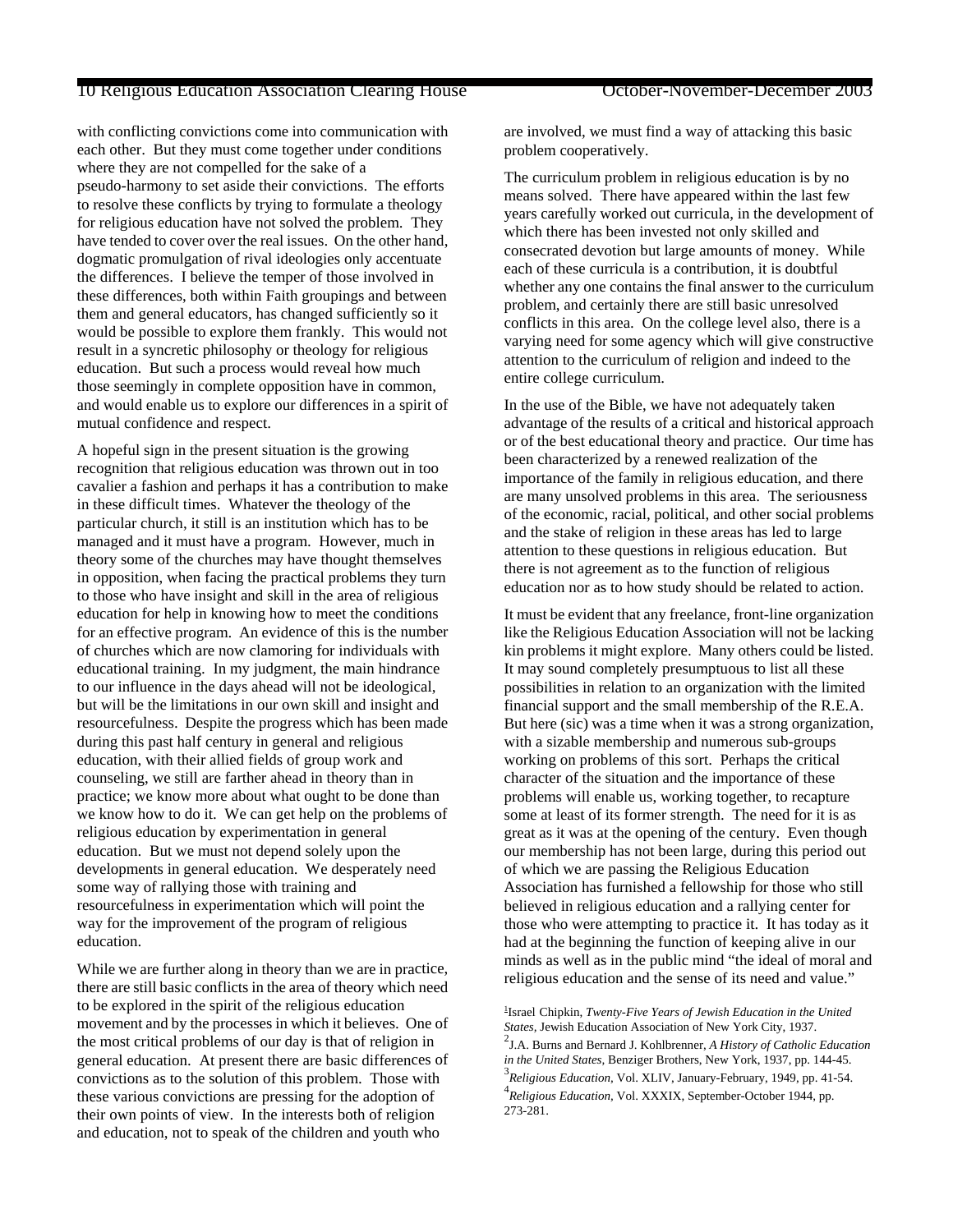#### **1973– Crisis, Hope, and God By Ann Ida Gannon**

The article appears in *Religious Education, LXVII(2), March-April 1973:170-173.**"This is an abbreviated form of the Presidential address which was given* 

*at the luncheon and business meeting at the Convention, and it capture s the basic theme of the Convention with simplicity and grace."* The The Editor

These remarks are reflections on the discussions of the past few days rather than a formal "talk." After having listened during the meeting. In this short time I can only suggest a few of the ideas that impressed me most. to several of the lectures and seminars and then sharing some exchanges with many of you I have tried to capture something of the spirit of the theme as it has developed

#### CRISIS

"Crisis" in the context of our topic has many differing interpretations. As opposed to "hope" – which looks to the future  $-$  crisis tends to lock us into the present. First of all, some crises are overpowering, arousing a sense of too much to be done too soon. The burden of the present makes it face of odds. When the demand is greater than our ability to past experience and our efforts to plan for the future. difficult to look to the future much as a hand before the eye blocks our vision. Some crises are sources of a sense of futility, of vagueness about goals. In a culture that puts such a high premium on success, it is harder to face situations where solutions are uncertain or impossible to determine. Again, crises may fill us with a sense of impotence in the respond, there is a genuine crisis. Looking at alternatives and being convinced that solutions should be found *now*, we find our immersion in the present blurring our memory of

A few examples may illustrate some of the influences which tend to lock us into the present. The crises caused by the rapid changes made possible through technology lock us into both time and space. The very excellence of mass communications which makes instantaneous sharing of experiences possible leaves little time for us to reflect on those experiences: instant success and/or instant failure. Time freezes in a ever-changing present of the twenty-four hour news broadcast that is always "today;" these and other experiences make maintaining a leisurely perspective or the planning of a future difficult. Like a long distance runner, we must concentrate on the next step and cannot tolerate the possibility of a constantly changing goal. So, the very power that seems to free us to know and do so many things is also a source of bondage.

ever. Having reached the moon, we are more aware than before that earth is only a tiny space ship in the universe. Our success has made us more aware of the impossibility of Technology seems to have helped us to conquer space but it is also responsible for locking us into it more securely than

something which he could measure; when man reached the production, population growth; destructive armaments. achieving a successful exploration of the whole universe. Compare the sense of accomplishment (for the individual) in first reaching the moon, and in first circling the globe. When man first circled the earth he had completed moon with the help of thousands of people and machines, he sensed not completion but incompletion – there was so much more to be done. In our technological age, the greater the new achievement the greater is the sense of personal insufficiency and of dependence on computers and other machines. Speed is so great that is (sic) defies comprehension; the inventions of technology enable man to achieve greater successes only to the extent that he has become more and more dependent on them – even to the point of having computers influence the future: food

rapidly changing culture. The knowledge explosion has not Crises rooted in technological achievements are paralleled by those arising from the explosion of knowledge in other areas. We have doubled our knowledge in the past ten years and in so doing have to some degree "destroyed" our past. We have become aware of the prejudice of past generations and of their ignorance of elemental facts; we are not so sure as we were of what "religious" education should be in this only made it possible for the young to know more than adults, it has thrust them into a culture in which new values are emerging and old values are often misunderstood, totally discarded, or ignored as irrelevant. Many of the seminars touched on this aspect of today's crisis.

#### **HOPE**

areas of helplessness but refuses to be locked into them has been expressed in many of your discussions. Genuine hope comes from an acceptance of the limits of our abilities and a the immediate present. Technology is willing to forecast a future based on computer-estimates and scientific invention (witness, *Future Shock*); the man of hope accepts the tools but does not let the means dictate the ends. His vision of the future includes further certainties. These crises – and others of similar nature – that absorb our attention in the present – could be the grounds for a kind of hopelessness. But a realistic hope, which acknowledges knowledge of what we can and cannot do. One of the speakers highlighted this yesterday in his discussion of the way adults must help the young to experience both their limitations, and the possibility for maximum achievements within those limits – the possibility of successful choice within known limits. Realistic hope grows out of an ability to grasp the present and its limitations and yet to refuse to be overcome by them. It is built upon inner resources – humble enough to acknowledge the need for help and courageous enough to set experience in a context wider than

I feel that the religious educator is in a position to lay foundations for this kind of hope. The image of society as a machine, complex, moving to greater complexity,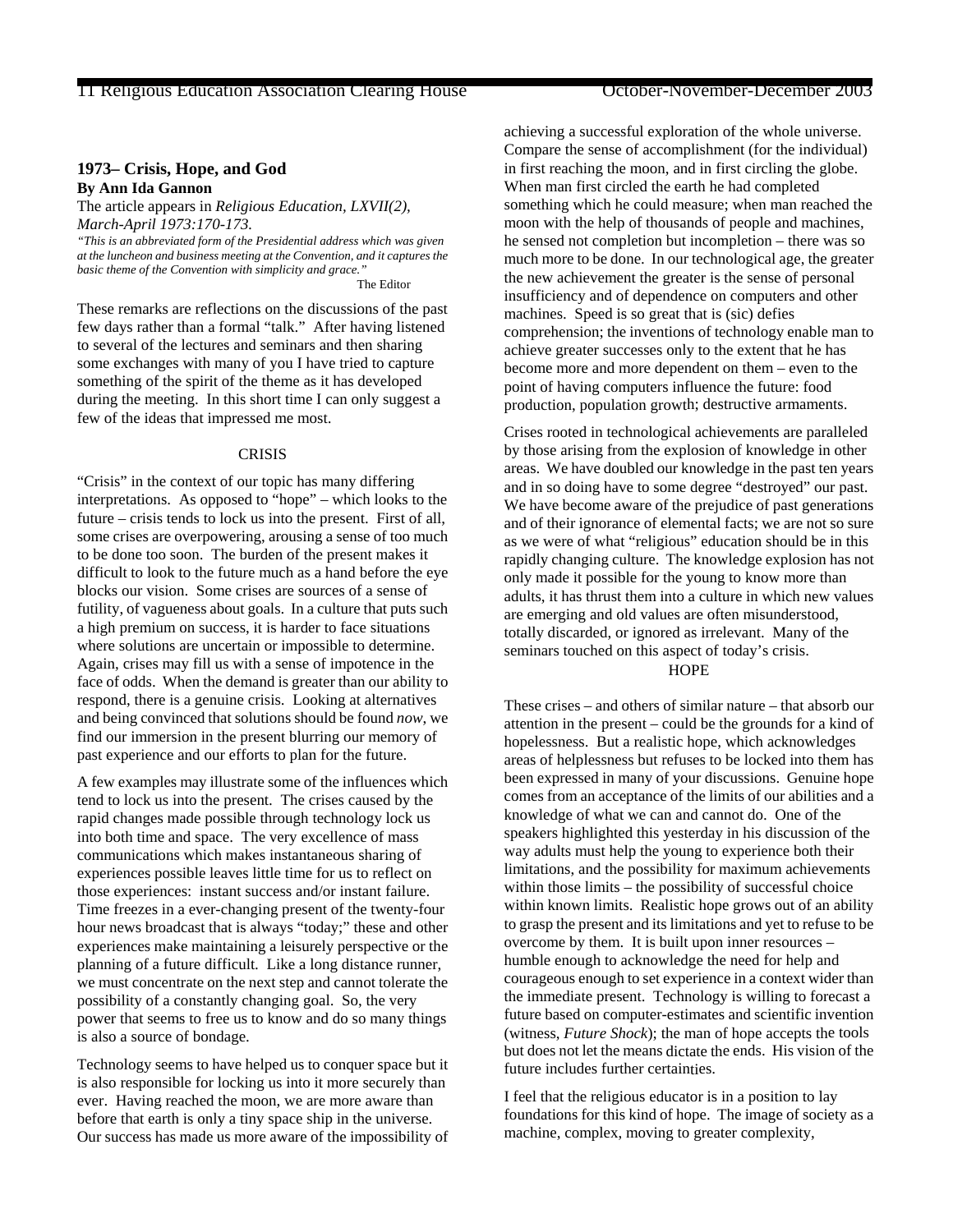dehumanized by man's capacity to destroy himself, must be countered by the image of a society in which each man is a person before and in the world. The rhythms of life have been disrupted by the accelerated speed of travel and of sound and the incredible machines of destruction; the religious educator in exploring the dignity of the person before God can also restore the person-sized challenges which restore something of our natural rhythms of growth and response to reality. In our society we see efforts to re-establish such person-sized challenges; the growing popularity of hiking, fishing, cycling, camping is one example – man enters areas of challenge that call upon his personal competence. In so doing he comes to terms with his own limits and tests the extent of his power to over come them. Some such experience with a reality that can be grasped (at least figuratively) is being sought by the young people who have been dominated by a "machine" culture that while seeming to expand man's power has at the same time threatened to dominate it.

#### GOD

An important aspect of the experience of reality is man's experience of the reality of God. Human experience is more stress on the rational – and includes not only affective than intellectual – we have been through a period of extreme experience but the experience of faith which defies conceptualization but is not less real because of that.

The reality of faith is a necessary element in a genuine hope. certainty of a future in which he can become what he is not; planned by a purely material culture, and I am certain that I Man's experience of God goes beyond the present to the the experience of hope leads man to see beyond the limits of himself and his world because beyond these limits there is God. The risk of hope involves the paradox of certainty and uncertainty; I am certain that there is a future beyond that have the power to determine my course in seeking it, but the realm of this certainty is not solely my intellect or my will.

education today is the living witness of the person who lives serious study permits in order to convey the solid bases of religious convictions; we must utilize the tools which our communicated through the living witness of the believer who is in touch with our times as well as with eternity and who can somehow communicate the difference between What many seem to have said is that we religious educators cannot teach religion; we cannot teach faith, we cannot teach hope. The most important element in religious his faith and his hope. We must use the insights which culture permits in order to reach the minds and hearts of those whom we teach. But the success of religious education cannot depend on these alone; they create the context in which the message of faith and of hope is knowing about God and knowing God, knowing about reasons for hoping and hoping.

#### **1976– 70 Years of the Journal,** *Religious Education,* **1906 – 1976 By Boardman W Kathan**

(From a mimeographed document provided by Ann Ida Gannon.)

The Auditorium in Chicago on Tuesday evening, February 10, 1903. The sessions continued for three days, and among The founding convention of the Religious Education Association was one of the outstanding events of the  $20<sup>th</sup>$ Century. 3,000 people from the U.S., Canada and four other countries assembled for the opening convocation in the speakers were Dr. George A Coe, Northwestern University, Dr. John Dewey, University of Chicago, and Dr. William Harper, first President of the University of Chicago.

The list of participants in that first convention reads like a Who's Who of the religious and educational leaders of North America.

Hebrew in seminaries, developed correspondence courses, and organized the Institute of Sacred Literature, all before the turn of the Century. Directing the Institute was the Council of Seventy, a group of the most notable Bible scholars and teachers in the country. This Council of Seventy in 1902 issued a Call for a Convention – "to effect a national organization for the improvement of religious and moral education through the Sunday school and other It was Dr. Harper who has always been regarded as the "founder" of the Association. He had promoted the study of agencies."

417 leaders signed "the Call," including 45 college and seminary presidents and deans, 48 professors, 65 pastors, and 66 from Sunday schools, YMCAs and other organizations.

Dr. Frank K. Sanders, Dean of Yale University Divinity School, served as President of the Convention and was elected the first President of the newly-formed Association. Dr. Harper became Chairman of the Executive Board, and Dr. Nicholas Murray Butler, President of Columbia University, the Vice President.

The Association was incorporated later that Spring under the laws of the State of Illinois for the purpose, "to promote religious and moral education."

Subsequent conventions were held in Philadelphia (1904), Boston (1905), Rochester, N.Y. (1907), and Washington, D.C. (1908), in addition to a smaller conference in Cleveland in 1906 to consider the future of the R.E.A. Bound proceedings were published of each major convention, and they were widely distributed.

It was at the Boston Convention that the famous threefold purpose was adopted: "to inspire the educational forces of our country with the religious ideal; to inspire the religious forces of our country with the educational ideal; and to keep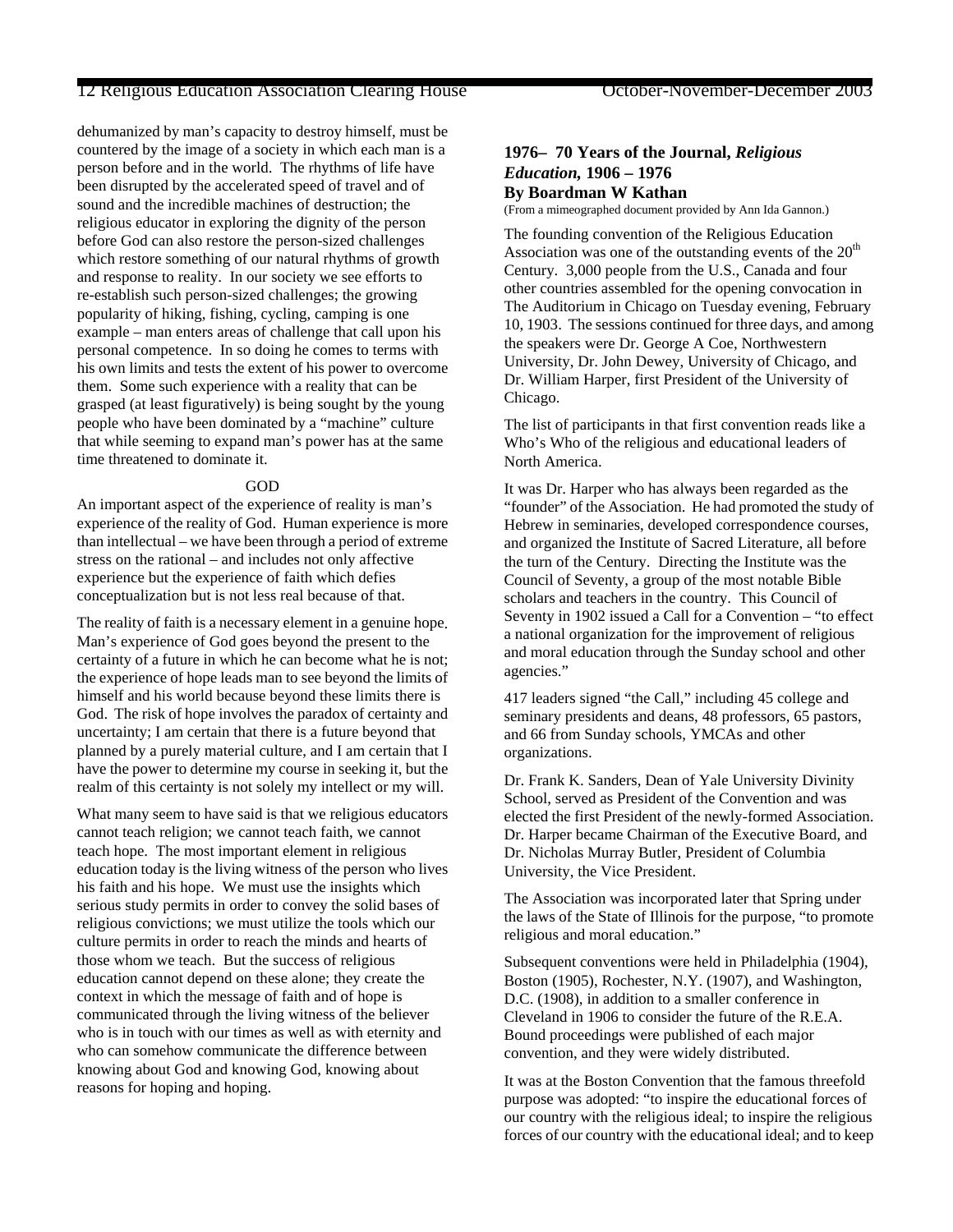before the public mind the ideal of Religious Education , and the sense of its need and value."

After several short terms with Dr. Ira Landrith and Dr. Clifford Barnes as General Secretary, Dr. Henry F. Cop e was elected the Assistant in 1906 and the General Secretary in 1907. An ordained minister who was serving as secretary *s*  Cope edited the first issue of the journal, *Religiou* Education, in April 1906, and continued as editor until his to the President of the Chicago Telephone Company, Dr. death in 1923.

The organization grew under his outstanding administrative and colleges; seminaries; churches and Sunday schools; private and public schools; teacher training; YMCA and and editorial ability. The work of the 17 departments of the Association was reflected in the journal articles: universities YWCA; homes; libraries; etc.

book reviews, curriculum, and news of developments. Considerable space was given to resources, bibliographies, Minutes of R.E.A. meetings, along with budgets, reports, officers, by laws, programs, were regularly published.

During the first several decades, the Association made a Textbooks were written by R.E.A. members; graded materials for the Sunday school were published; the great impact upon the religious education movement. profession of Director of Religious Education was developed and an Association of Church DREs created; departments of religious education were organized in seminaries and denominations; vacation and weekday Church schools were promoted.

With the death of Dr. Cope in 1923 came the "end of an era," and a critical turning point in the life of the R.E.A. of Social and Religious Research pointed to the need for an professional organization of high value, a forum of free There was some feeling that the Association had accomplished its purpose, especially with the organization of the International Council of Religious Education by Protestant denominations in 1922. A study by the Institute agency that would pioneer in new areas in a rapidly changing society. The institute found the R.E.A. "A discussion, a meeting place for education of all faiths, a common ground for character education, and an opportunity for pioneer inquiry and experimentation."

journal and a member of the Board. The leading spokesman the 20<sup>th</sup> Century, he was elected Honorary President of the In the 1920s Dr. George Albert Coe, Professor at Union Theological Seminary, served as consulting editor for the for the Religious Education Movement in the first half of R.E.A. in 1938, the only person to hold that title.

Association. Grants from the Rockefeller and Carnegie funds helped to double the income and the secretariat was increased. The journal became a monthly; a series of monographs was published; annual research conferences The years 1923-34 were expansive years for the

were held; and the R.E.A. helped to sponsor the classic Character Education Inquiry project by Dr. Hugh Hartshorne and Dr. Mark May.

Dr. Laird T. Hites edited the journal and directed research. Dr. Joseph M. Artman, Professor of Religious Education at the University of Chicago, became General Secretary in 1926, and he was assisted by a staff that included Dr. Ruth Shonie Cavan, who also wrote one of the monographs. The major interest in college and university teaching continued, and the second most frequent topic was psychological development.

Catholic magazine, *Commonweal*, was elected one of the Although predominantly Protestant in the beginning, the Association had invited Catholic and Jewish leaders to participate in Conventions and other meetings from the early years. Some became members, and several Vice Presidents were prominent Rabbis. The editor of the Vice Presidents in 1933.

1934-1935 was another year of crisis for the R.E.A. Under the leadership of Dr. Artman, a new bi-monthly magazine, Character, was launched in October 1934. In the depths of the Depression the resources of the Association could not maintain two publications, and no issues of the journal were published between June 1934 and July 1935.

resumed as a quarterly. The extensive library of the R.E.A., numbering thousands of volumes, was sold to the Central With the resignation of Dr. Artman in 1935, all rights to *Character* were transferred to him, and the journal was YMCA College in Chicago in order to pay off \$24,000 in debts.

people like Dr. Coe, Dr. Hartshorne, Dr. Harrison S. Elliott, and Dr. Ernest Chave. Dr. Hites, then a Professor at Central YMCA College in Chicago, returned as editor and served From 1935 until 1950 the Association carried on without a General Secretary, but under the volunteer leadership of until early in 1948, when he became the R.E.A. business manager. During these years regular features were added to the journal, such as "Significance Evidence" by Dr. Ernest Ligon, and the abstracts of doctoral dissertations in the field of religious education.

and and then on a biennial basis until 1950. The addresses papers were published in the journal. Annual meetings of the Association continued until 1942,

Dr. Leonard A. Stidley, chairman of the editorial committee editor from 1948 to 1958. Under his direction a number of subjects as "Trends in Religious Education," "Religion and Public Education," "The Use of the Bible," "Curriculum," "The Family," "Character Education," and "Group Dynamics." and Dean of the Oberlin School of Theology, served as outstanding symposia were published, dealing with such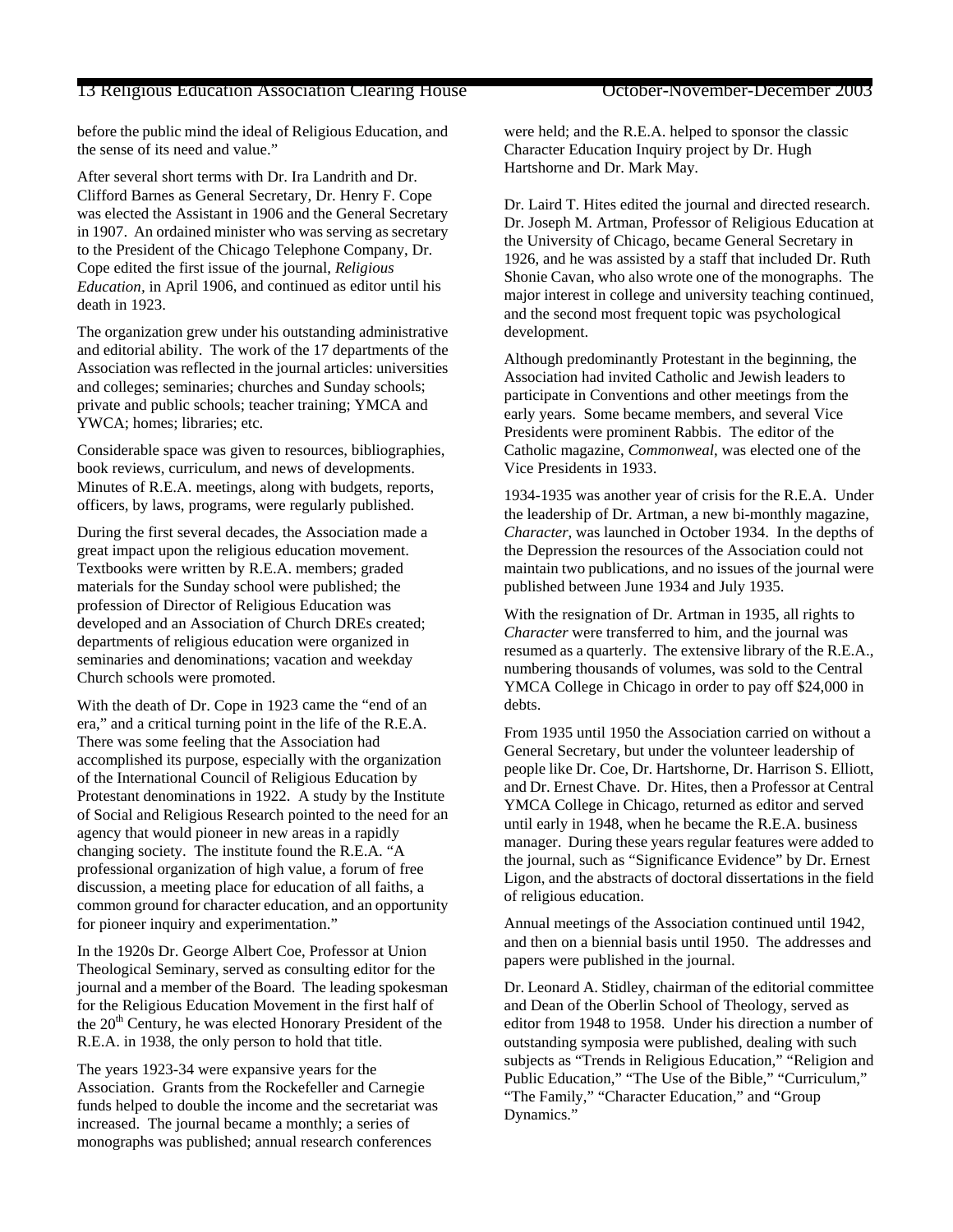In the meantime, a movement to revive the Association wa s nitiated by such leaders a s Dr. Samuel Franklin, Dr. i meant the passing of two "giants" of the Religious Lawrence Little and Dr. F. Ernest Johnson. Dr. Harrison S. Elliott, recently retired Professor at Union Theological Seminary, agreed to Serve as General Secretary, and a Mid-Century Expansion Fund was launched to secure money for a full-time secretariat. Dr. Elliott's sudden death in 1951 and the death of Dr. Coe later in the same year Education Movement.

base; and the  $50<sup>th</sup>$  anniversary was celebrated in 1953 in Education, and a series of roundtables was held in different The election of Dr. Herman E. Wornom in 1952 heralded the beginning of a new era in the life and work of the Association. The office was moved from Chicago to New York City; the organization built up a stronger financial Pittsburgh. Subsequent conventions were held in Chicago in 1957, 1962, 1966 and 1969 on such timely subjects as "The Images of Man," "Contemporary Morality," "The Ecumenical Revolution," and "Our Divided Society." A major concern during the 1950s was Religion in Higher university centers.

at Yale University Divinity School, he was a major speaker Yale, served as acting editor of the journal during three In 1958 Dr. Randolph C. Miller was appointed editor of the journal, following the death of Dr. Stidley. As a Professor at the 1957 Convention and was chairman of the R.E.A. Board of Directors. Dr. Paul H. Vieth, his colleague at different periods since 1958. Under their leadership the journal explored theological and philosophical trends as well as practical developments in curriculum and teaching. The most popular single piece was published in 1962: a symposium on "Shared Time."

administration was a carefully developed long-range, five-stage program of research, funded by the Lilly The outstanding achievement of Dr. Wornom's Endowment. It included a review of research in religious and moral education and a publication of a survey of major unsolved problems. Both were published in the journal in 1959. Three conferences of social science consultants were held the following year, and then a 12-day workshop at Cornell University in 1961. This led to the widely-used research supplement to the journal in July-August 1962, "Review of Recent Research Bearing on Religious and Character Formation," edited by Dr. Stuart W. Cook.

The Lilly Research Training Fellowships were set up in years, with a special responsibility for the development of chapters around the country. 1963, and Dr. Merton P. Strommen was called a research director to administer the program. In addition, a research process was set in motion that culminated in the publication in 1971 of the encyclopedic volume, *Research on Religious Development,* edited by Dr. Strommen. Dr. A. Wilson Cheek assisted Dr. Wornom on the R.E.A. staff for two

At the 1969 Convention in Chicago, Dr. Wornom was presented a scroll as a testimony to the General Secretary, "whose dedication to the Association entitles him to be called its second founder."

held in Chicago (1972), and a biennial pattern started in years: "Religion and Public School Curriculum" (Richard Academic Life" (Myron B. Bloy). A newsletter was started clearinghouse for other organizations and activities in the In 1970 the R.E.A. called the Rev. Boardman W. Kathan as General Secretary. Under his leadership, Conventions were Toronto (1973) and Philadelphia (1975). With grants from the Stone and Dodge Foundations, the National Council on Religion and Public Education was formed in 1971. Special "bonus" issues of the journal were published for three U. Smith, editor), "Religious Education in a Pluralistic Society" (H.L. Puxley), and "Functions of Faith in in January 1971 to report on the projects, personalities and programs of the R.E.A., as well as to serve as a modest field.

Evaluation and review of the work of the Association was a concern of the 1970s. A committee on the Nature and Future Functions of the R.E.A. met several times in 1970 and recommended priorities for the future: research and curriculum development; support of professional religious educators; religion and public education.

services, the top two cited were "continuing education" and A survey of the membership in 1972 confirmed that these were indeed the three top priorities. In terms of future "curriculum evaluation." The evaluation of the journal by the membership indicated its helpfulness to a large percentage. Members reported that the subject of most interest was "methods and models of religious education," followed closely by "adult religious education," and "moral education – values education."

York City to the campus of Yale University Divinity School The office of the Association was moved in 1973 from New in New Haven, Conn.

In April 1976 the R.E.A. has completed 70 years of distinguished company of editors and administrators who have made the journal the oldest and most prestigious publishing the journal, an outstanding record in an area where many journals and magazines have flourished and vanished. It is appropriate that we should recognize the publication of its kind.

**~~~~~~~~~**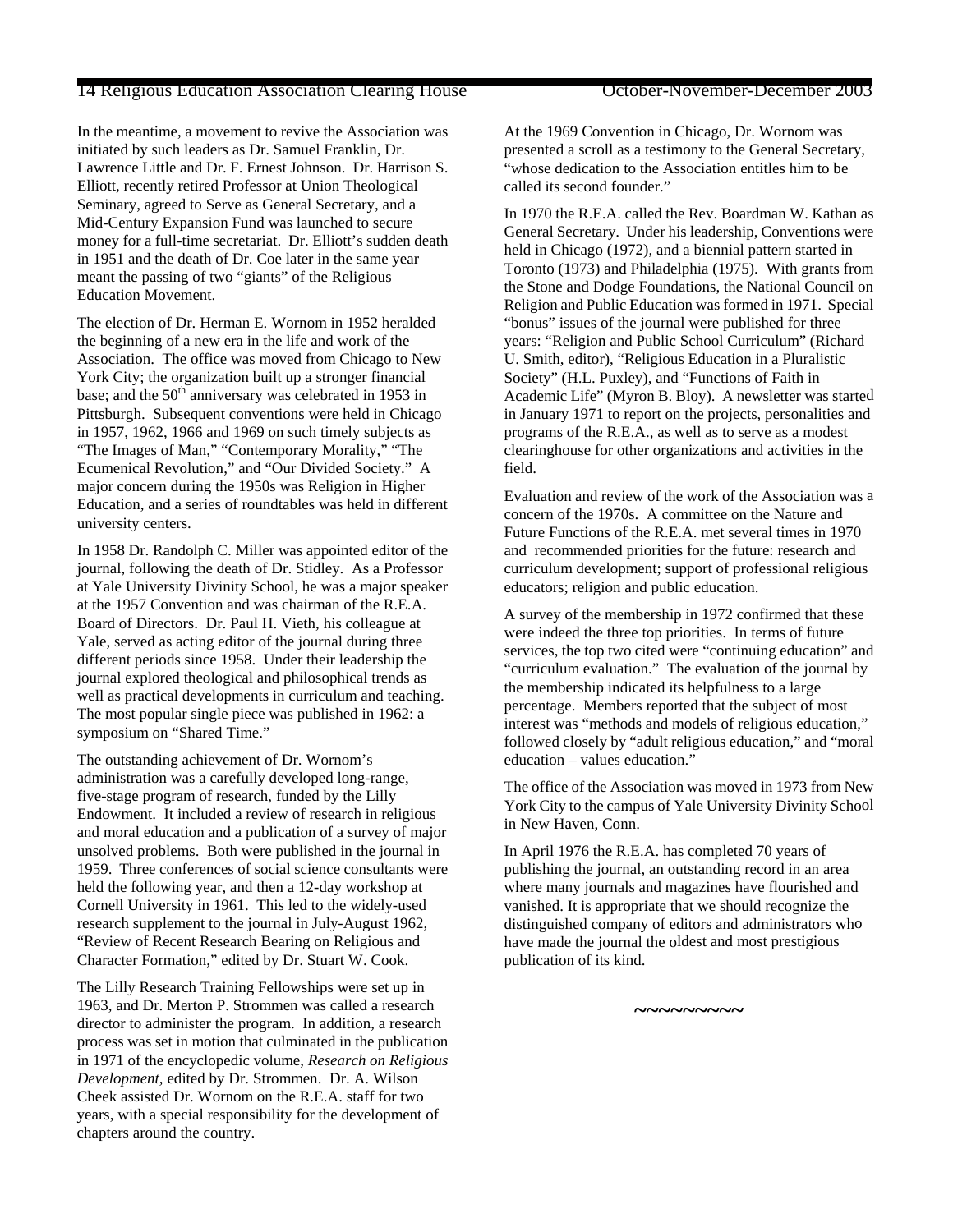## **IN PROSPECT** 2003 – Religious Education: Contemporary Challenges

**Factors Fueling Religious Education Then and**  Now: Similarities at the Beginnings of the  $20^{\text{th}}$  and **21st Centuries By Theodore Brelsford**

Candler School of Theology

#### **Introduction**

The modern religious education movement<sup>1</sup> as marked (which is not to say "caused") by the birth of the REA 100 concerns for the loss of religious education in schools; (2) traditions in addition to and in relation to their own; and (3) primary factors lending some energy and impetus to the shore up the Protestant establishment in face of eroding social influence. This paper provides a brief examination of challenges and insights at the beginnings of the  $20<sup>th</sup>$  century, beginnings of the  $21<sup>st</sup>$  century. The sources of challenges and insights energizing religious education 100 years ago are remarkably similar to those of today, even while the contents and contexts are somewhat different. My intention here is to point to continuities with our past and possibilities for our future as we take stock at this present juncture in our lives as a field, a discipline, and a profession. years ago was fueled primarily by three major factors: (1) growing cultural pluralism in the U.S. society and the need for awareness and appreciation of a spectrum of religious new insights from the social sciences (especially developmental psychology) with implications for epistemology and education. Other notable, but I think not religious education movement at the beginnings of the  $20<sup>th</sup>$ century include the desire to make insights from the new biblical criticism available to lay persons, and the desire to the meanings and character of these three primary and then turns to the contemporary character of these challenges and insights fueling religious education at the

#### Originating factors fueling the modern religious education movement

#### Concerns for the loss of religious education in schools

In his address to the first meeting of the REA at Chicago in 1903, George Albert Coe began with the following statement:

The modern conception of religious education of the mind; therefore true education includes education in religion. If, for any reason, the state does not impart religious training, then the home and the church must assume the whole task (1906, 44). takes the form of an argument. True education, It says, must develop all the normal capacities of the mind; religion is one of these normal capacities

 preparing selected persons to carry forth the wisdom, Prior to modernity all education had always been fundamentally religious. That is to say, having the goal of from general education. As Coe and others argued at the knowledge values and commitments of a given community as embodied in its specific (religiously defined) teachings, stories and practices. It is only the advent of the modern nation state, together with the American commitment to separation of church and state, and the notion of education as a right for all persons that led to the extraction of religion founding of the REA, religion is "no mere appendix to general education, but an essential part thereof" (ibid). General education was seen to have wandered away from its originating center. Religious education wan not an extra or add-on (that might be easily carried out, for example, via a "release time" program), but rather the central "aim" of education itself.

sought to coordinate and support efforts to fill this deficit. associations such as the YMCA and YWCA characterized religion from the schools was even greater than at the beginning; yet the strength of many religious education today, which I will address later in this paper. This central aim was disappearing from the public school curriculum at the dawn of the  $20^{th}$  century.<sup>2</sup> The REA Burgeoning Sunday schools, young people's societies, and these efforts. Religious education in the  $20<sup>th</sup>$  Century United States was something distinctive from general education, with its very reason for being growing out of the popularization and secularization of education in the public sphere. By the close of the  $20<sup>th</sup>$  century the absence of institutions (such as those named above) had faded. This reveals an important challenge for religious education

#### *Religious Pluralism*

modern American beginning was the growing awareness of religious pluralism. The beginnings of the REA followed ten years after the first World Parliament of Religions, held in 1893, also in Chicago. New waves of immigration through the  $19<sup>th</sup>$  century had created a richly diverse U.S. religions from around the world. A plurality of religions has always been a part of the human experience. What was caused by relative and increasing ease of travel, and the about multiple religions for the purpose of understanding president of the University of Chicago, called the first meeting of the REA. Harper and others present at the founding of the REA had the World Parliament experience Another factor shaping the field of religious education at its American society with significant representation from new near the beginning of the  $20<sup>th</sup>$  century was an intensification of the mixing of cultures and traditions possibility (facilitated by a secularized society) of learning rather than conversion or conquest. The Parliament of Religions aimed precisely at such understanding and was felt to be an overwhelming success. Excitement from this 1893 gathering was in the air at the turn of the century, especially in Chicago. William Rainey Harper, then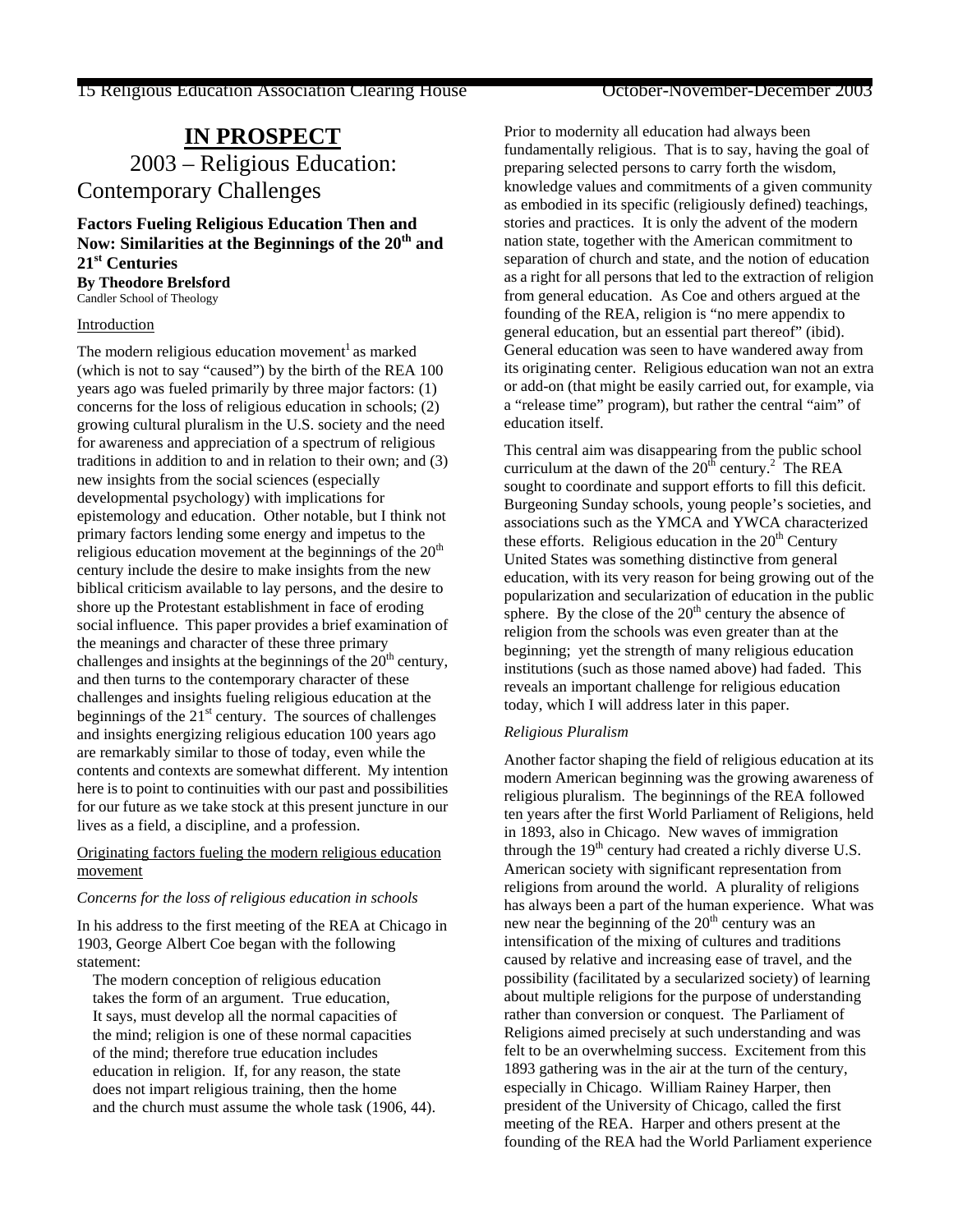in mind as they sought to create an association to support and promote religious education in wide-ranging tradition s and contexts in an increasingly pluralistic society. Whil e the early (and persisting) membership in the REA was overwhelmingly Christian (and white, and male), the hope was to nurture a "universal spirit" as Harper put it (1906, 239) that would prohibit emphasis on any one Christian denomination and nurture appreciation for diverse religious traditions. The gr owing awareness of diverse religious traditions provided a prominent challenge as well s a sense of excitement that helped define religious education in the early 20<sup>th</sup> century. Inter-religious education remained a named intention of the REA throughout the century, and remains an urgent need today.

#### *New insights from social science*

modern psychological theory upon the principle of growth and of consequent successive expansions of experience on the truly religious aspects of his own growing life" $(61)$ . In his address to the first convention of the REA in Chicago, John Dewey articulated a prominent agenda for the field. Dewey's focus in his address was on "the stress laid in different levels" (1906, 60). He goes on to clarify that the child is not an "abbreviated adult" (60) so that the task of religious education is not one of imposing abbreviated adult beliefs on the child, but of "bringing the child to appreciate

was to be seen as a neutral tool– having "no peculiar gospel mind, as well as particular religious educational challenges religious education movement is its prominent use of developmental psychology were fodder for significant work peak in the 1970s and 1980s (see especially Fowler 1981). The overall effect of Dewey's address is the revelation that significant developments in psychology were shaping current educational philosophy and pedagogy, and held important implications for religious education. Psychology or revelation of its own" (60)-- for understanding and illuminating the nature and development of the human and goals related to this. A distinctive character of the psychological theory, especially developmental psychology. William James (1890) represents the theoretical beginnings of this approach to psychology. Erik Erikson (e.g., 1959), and Jean Piaget (e.g., 1970) gave it fuller expression. Thus, emerging insights from in religious education throughout the century, reaching a

Not everyone shared this enthusiasm for developmental psychology, and the enthusiasm of some waned over time. person (cf. Boys 1989, 111). And there is some evidence that Dewey, Coe and other early religious education Evangelical Christians were never really comfortable with this central feature of the religious education movement. The development of the Christian Education movement in mainline Protestantism at mid-century, which was connected to the rise of ne-orthodoxy theology, is best seen as a reaction against a perceived over-dependence in religious education on a secular psychological theory of the

together with the undeniable prominence of developmental enthusiasts of developmentalism became much more circumscribed about the relevance of psychology as the century progressed. But these aversions and reservations, thought in religious education in the last quarter of the  $20<sup>th</sup>$ century, only highlight the real importance of developmental psychological theory for the religious education movement in the last 100 years.

#### Contemporary challenges and i education

The challenges and insights that shaped the early religious education movement are remarkably relevant to prominent challenges and insights for the field today. There remain s a failure of general education to adequately attend to the religious dimensions of individual and corporate human existence. Religious pluralism and diversity clearly present prominent and pressing challenges that only grew over the  $20<sup>th</sup>$  century and continue to grow in importance. And new insights in psychology are once again exciting advances in the social sciences with relevance for religious education. I will comment briefly on the current character of each of these as a way of naming emergent directions for the field.

#### *The lack of religious education in the schools*

removal of religion from public education, and the public religions from an assumed (Protestant) Christian norm. But Secularization has not meant the elimination of religion. understand each other's religious traditions. Over the past The absence of religion from the public schools in the U.S. is probably now past its greatest level of intensity. The arena more generally, was a sensible strategy for accommodating religious diversity and protecting minority this has left a notable void in our educational system. There has been notable and growing interest in spirituality in the last part of the  $20<sup>th</sup>$  century and into the  $21<sup>st</sup>$  century. There is a concomitant sense that education clearly needs to be about more than technical preparation for production in a capitalist society. There is a yearning for deep meaning in our lives, and for the development of moral character in our society. There is also renewed awareness of a need to couple of decades many states have passed legislation requiring attention to "religious literacy" in secondary education. Very few states have actually attempted to implement strategies to fulfill this requirement, and most of those attempts have failed dramatically.

religious community. Diverse religious traditions must be education, legislators, communities and persons of faith must all work to discern how best to address the need for religious literacy and the need for development of moral There is a profound need in contemporary western society for the reintegration of religion into general education. This must of course not be the kind of doctrinal religious education that might be appropriate within a cohesive respected and fairly represented. How to do this remains quite unclear. Educators and administrators, boards of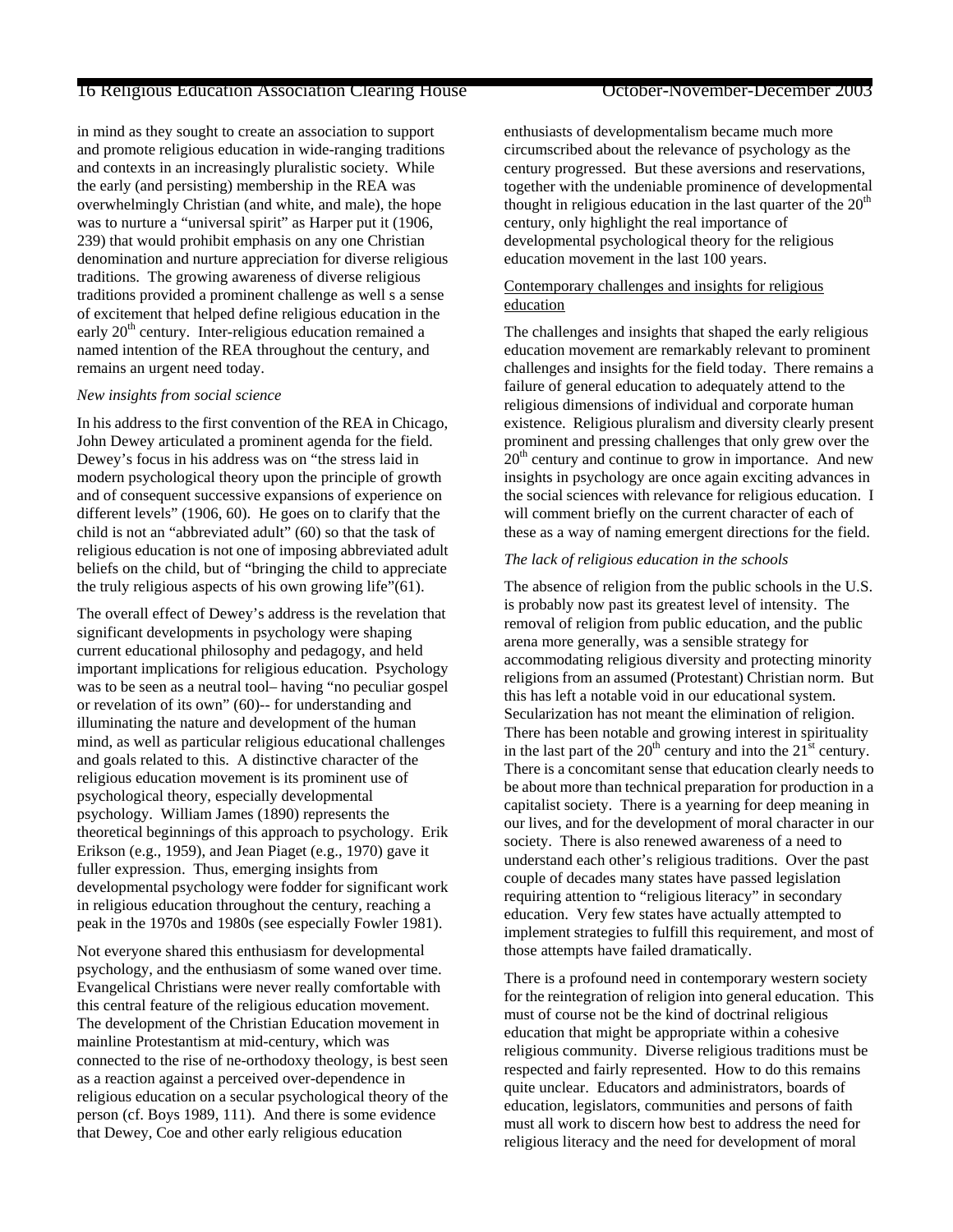character in our schools (probably best thought of as two distinct, even if related concerns). This represents a prominent religious education challenge and opportunity for the immediate future. I hope that persons i n the field of religious education will take up the challenge of helpin g to shape this conversation.

#### *Religious Pluralism*

Interest in religious pluralism has been growing in western curriculum. Only one thing was common to all five groups' do not think interest in comparative religion is due only to this. The experience of pluralism motivating interest in over the past 100 years. Whereas 100 years ago the study of Jewish was mostly an experience of the exotic for most traditions are very different from their own. And whereas society, and has dramatically accelerated since September 11, 2001. Recently I asked a class of twenty-five theology students, working in five groups of five to brainstorm a list of what they perceived as missing from their seminary lists: courses in world religions. There are reports form religion departments around the country that enrollments are up in their courses in comparative religion, especially courses involving Islam. There has of course also been an increase in short courses or lectures on Islam in Christian congregations. While the September 11 attacks and the ensuing war on terrorism has intensified interest in Islam, I other religions at the turn of the  $20<sup>th</sup>$  century has only grown (an experimentation with) religions other than Christian or Americans, most Americans today have colleagues, friends and neighbors, if not also relatives whose religious the experience of religious pluralism a century ago was facilitated by secularization and developments in travel technologies, the experience of religious pluralism today is fueled by dramatic developments in communications technologies, as well as further advances in travel technology, and (some would say) a spiritual resurgence in a secular society.

religious traditions in our society and around our world. Even those of us concerned for religious education within deepened commitment to and understanding of their faith schools or in the public more generally must clearly take understanding and appreciation of religious pluralism as a responsible religious education in the  $21<sup>st</sup>$  century that does As we move into the  $21<sup>st</sup>$  century, the need is imperative to understand and appreciate something of the diversity of specific and well-defined communities of faith must increasingly be concerned for helping persons gain tradition in conscious relationship to a plurality of religious traditions. Those concerned for religious education in our primary goal. It is difficult to imagine any form of not attend carefully to religious pluralism.

#### *Insights from social science*

At the beginnings of the  $20<sup>th</sup>$  century, new developments in psychology were energizing the work of educational philosophers and opening new possibilities for ways of

critical theory. As we move into the  $21<sup>st</sup>$  century, there are again new developments in psychology that portend significant implications for ways we think about education approaching religious education. Developmental psychology (especially insights concerning cognitive development and moral development) continued to stimulate the work of religious educators throughout the 20<sup>th</sup> century. Other sources of inspiration and theoretical grounding have come from anthropology, linguistics, and in general and religious education in particular.

infancy" (Boyer 2001, 118) but is dramatically impacting education and religion. Work is being done in evolutionary Progress in recent decades in cognitive psychology, evolutionary biology, and neuroscience has led to the emergence of evolutionary psychology. Psychology seeks to understand the workings of the human mind – how our minds process information and how our minds as information processing programs generate behavior (cf., Cosmides and Tooby 1997, 3). Evolutionary psychology seeks to connect psychological findings with their evolutionary background (Boyer 2001, 118). In other words, the ways our minds work can help explain the evolution of the human brain, and vice versa. One impact of this work is to thoroughly refute the "blank slate" concept prominent in modern western thought (cf., Pinker 2002). Evolutionary psychologists argue that there really is something that may be termed human nature. It is not the immutable nature of the pre-modern intuitions (called "inference systems." See Boyer 2001, 101ff) that constitute a "nature" hat cannot easily be violated and that is common to virtually all human beings. These inference systems have evolved via natural selection over many 1000s of years, so that it is only in small part that our ways of thinking in the present are shaped by our environment, or nurture, or personal experience. In larger part, our ways of thinking are shaped by the environmental pressures and long ago experiences of our ancient ancestors, which shaped the "hard wiring" of our contemporary brains. This way of understanding the human mind is "still very much in its fields across the social and behavioral sciences, including morality and evolution of religious thought (cf., Boyer 2001, and Wilson 2002) that has direct relevance for how we understand the acquisition of religious beliefs and behavior in individuals, communities, and the human species.

Insights from developmental psychology have been a rich resource (and source of debate) for religious education for over a century. Evolutionary psychology seems an idea of similar magnitude. I suspect that its impact will be felt in religious education for decades to come.

#### Conclusion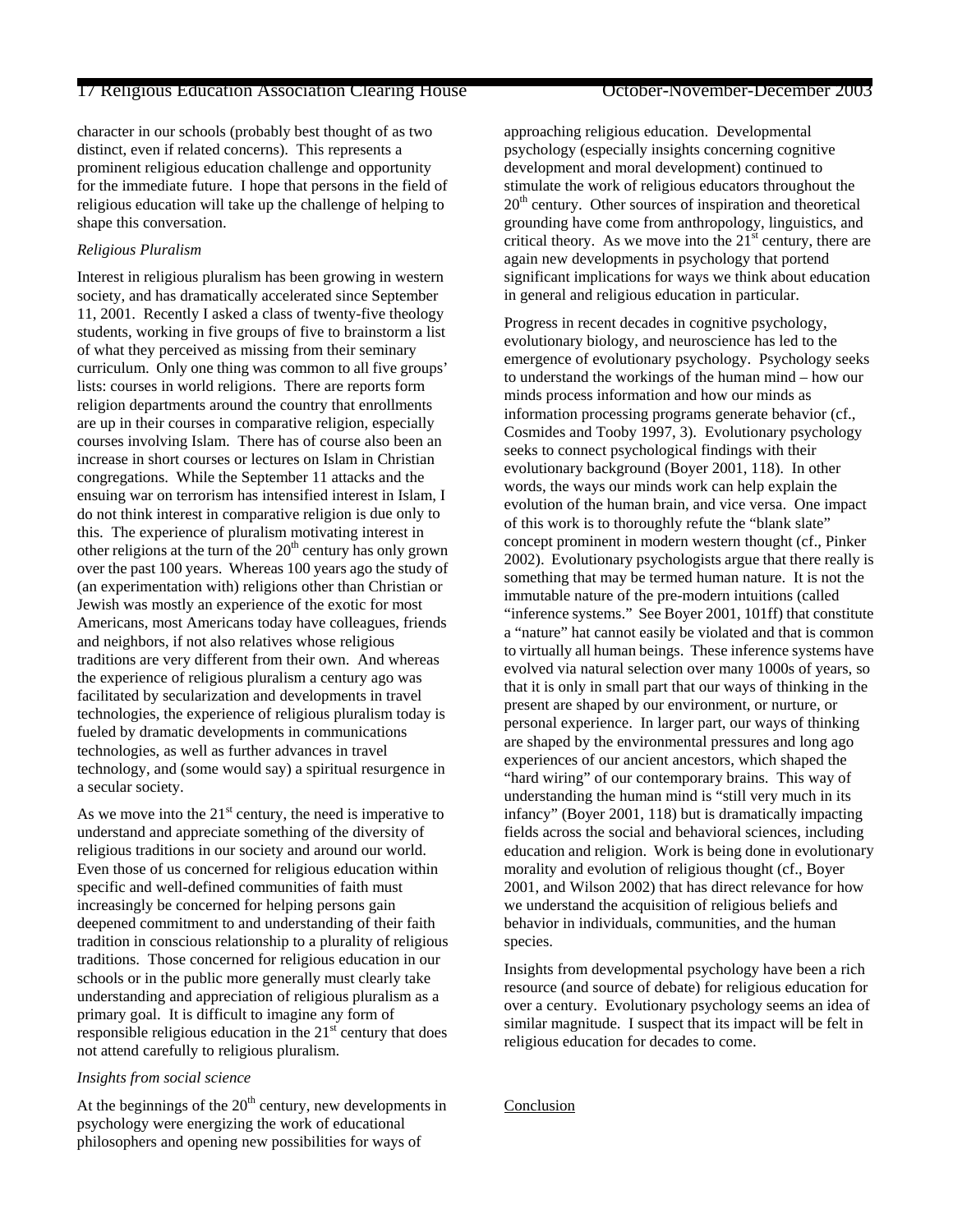Major factors setting an agenda for our work today are Concerns for the lack of religious education in schools has only grown in intensity. Religious pluralism in U.S. society has increased dramatically, so that the need is even clearer for inter-religious education in some form, in schools or faith communities or elsewhere. And new developments in field that surely must be part of our agenda as we move similar to, or even continuous with those at the beginnings of the religious education movement a century ago. psychology, this time evolutionary psychology, is reverberating across the social sciences and promises to significantly influence work in religious education. While the concerns of religious education into the future are certainly not exhausted by these three factors, I do think that these three factors name large and lasting concerns for the forward.

#### Notes

<sup>1</sup>By modern religious education movement I refer to the emergence of organized structures and supporting modern theories concerned with education in relation to religion in schools, faith communities and the society at large.

 $2$ It is worth noting that Christian prayers and Bible reading in the public schools would persist at least another 50 years beyond the beginn ings of the REA. Yet it was evident to these founders already that in a deeper w ay education was no longer religious.

#### Resources

- Boyer, P. 2001. Religion explained: The evolutionary origins of religious thought. New York: Basic Books.
- Boys, M.C. 1989. "Religious education: A map of the field," Mary C. Boys, ed., Education for citizenship and discipleship. New York: Pilgrim Press.
- Coe, G.A. 1906. "Religious education as a part of general education," The Religious Education Association: Proceedings of the first convention, Chicago 1903. (44-52).
- Cosmides, L. & Tooby, J. 1997. "Evolutionary psychology: A primer." Santa Barbara, CA [cited 28 June 2003]. Available from Center for Evolutionary
- Psychology: www.psych.ucsb.edu/research/cep/primer.html.
- Dewey, J. 1906. "Religious education as conditioned by modern psychology and pedagogy." The Religious Education Association: Proceedings of the first convention, Chicago 1903. (60-66).
- Erikson, E.H. 1959. Identity and the life cycle. New York: W.W. Nor ton.
- Fowler, J. 198. Stages of faith: The psychology of human development and the quest for meaning. San Francisco: Harper and Row.
- Harper, W.R. 1906. "The scope and purpose of the new organization," Th e Religious Education Association: Proceedings of the first convention, Chicago 1903. (230-240).
- James, W. 1890. The principles of psychology. New York: H. Holt.
- Piaget, J. 1970. Genetic Epistemology. New York: W.W. Norton.
- Pinker, S. 2002. The blank slate: The modern denial of human nature. New York: Viking Press.
- Wilson, D.S. 2002. Darwin's cathedral: Evolution, religion, and the nature of society. Chicago: University of Chicago Press.

## **in Ministry and Theological Education Not Just Sunday School! Religious Education in the New Millennium: New Visions for Partnership**

**By Yolanda Y. Smith,** Yale Divinity School

church and the academy to consider new possibilities for partnership in ministry and theological education. As we envision the future of religious education we must consider four important tasks: providing a holistic understanding of the discipline, empowering the church and the academy, Religious education in the new millennium challenges the engaging interdisciplinary dialogue, and affirming diversity.

#### Understanding the Discipline

Part of our task as religious educators and practitioners is to provide a holistic understanding of the discipline. I am often amazed that in the  $21<sup>st</sup>$  century, many in the field still encounter a number of people who incorrectly understand religious education primarily as Sunday school and children's ministry. Although this description seems to b e the dominant understanding of religious education, this narrow view of the discipline is limited in that it does n ot incorporate a broader and more dynamic understanding of the field. In truth, religious education encompasses a wide-range of issues and concerns that affect the life of t he hurch, th e spiritual growth and development of individuals c within faith communities, teaching practices through educational ministries, and efforts to promote liberation for the transformation of the church, of individuals, and of society.

This expansive sense of religious education is embodied in church's life."<sup>1</sup> She has broadened the traditional understanding of curriculum by suggesting that curriculum includes not only teaching, schooling, and printed worship, preaching, teaching, fellowship, and service. She intergenerational and creative, embracing multiple forms of kin that i t suggests a holistic view of religious education church, b ut also the role of the church as it functions in the world, locally and globally, and in its relationship to the Maria Harris' discussion of curriculum in the church. She effectively argues that curriculum is the entire course of the resources, but also various forms of church life such as goes on to suggest that this comprehensive curriculum is education.<sup>2</sup> Harris' discussion of curriculum is instructive that encompasses not only every aspect of the life of the academy.

Religious education can help us to explore this holistic view of the di scipline by introducing us to a number of major the field. Although religious education can be described in a number of ways, Karen Tye provides a helpful summary paradigms. While this is not an attempt to provide a rigid definition of religious education, it is an opportunity for us to examine some of the common paradigms of religious education that have helped to shape our understanding of of four basic perspectives of religious education that emerge most often in the church and the academy.

The first perspective emphasizes *religious instruction* as a key component of religious education. The primary focus of this view is to pass on pertinent information, religious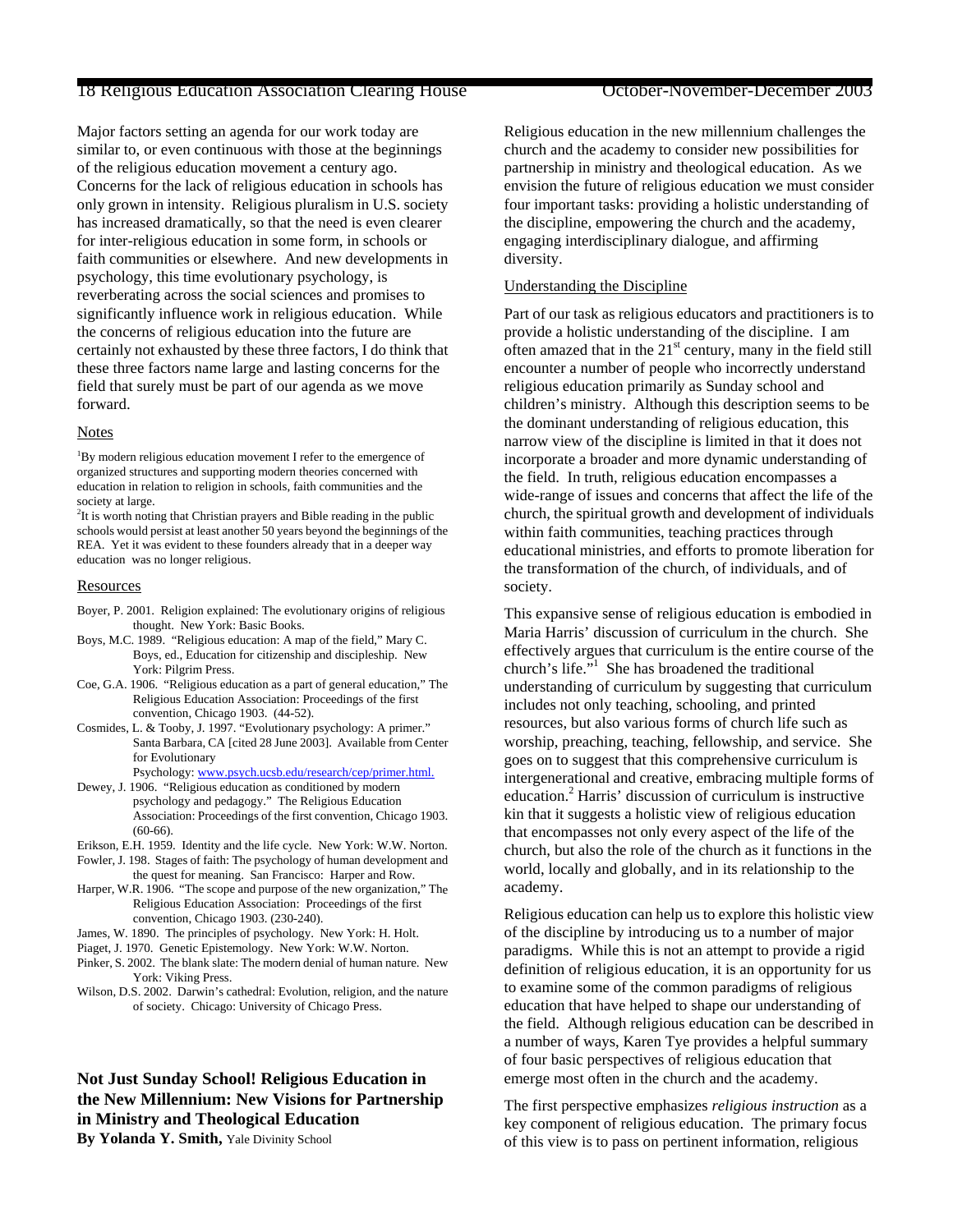practices, and foundational elements of the faith tradition. A major characteristic of this definition is that it promotes a "more formal and structured" approach to teaching.<sup>3</sup>

The second perspective emphasizes a *socialization process*. engagement and encourages parishioners to participate fully in the life of the church. Hence, education happens when It is commonly referred to as the faith community, church-centered, or enculturation approach to religious education. This form of education stresses communal the faith community gathers for worship, fellowship, prayer, and various rituals. Through their involvement in the church, parishioners clarify their identity, beliefs, and practices in relationship to others within the faith community.4

understanding of religious education, emphasizing a progression toward growth and development. Religious The third perspective focuses on *personal development*. Developmental theory has deeply informed this education plays a significant role in facilitating this development by guiding individuals throughout their spiritual journey and process of development. In this perspective, education is emphasized as "an individual rather than a communal activity."<sup>5</sup>

church, of individuals, and of the broader society. Religious education, the church can better address community issues Finally, the fourth perspective emphasizes *liberation*. The primary aim of this perspective is transformation of the education that stresses liberation tends to be mission-oriented and encourages the church to move beyond its institutional walls and to become actively involved in transforming the community and the world. This approach to religious education incorporates a liberative praxis, which centers on action, critical reflection, and revised action.<sup>6</sup> Through this model of religious and concerns by involving itself in the real life situations of oppressed people. Religious education can, therefore, be a viable source for social action and transformation.

Religious education in the  $21<sup>st</sup>$  century compels us to Sunday school and children's ministry. It also empowers us to challenge limited assumptions and to explore a variety of broaden our understanding of the discipline far beyond perspectives that help to deepen and expand our knowledge of religious education. The future vision of religious education must, therefore, be interdisciplinary and bring a multifaceted global agenda that challenges the church and the academy to engage in a broader and more complex pluralistic world community.

#### Empowering the Church and the Academy

Another important task facing religious educators and practitioners in the  $21<sup>st</sup>$  century is empowering the church and the academy. In 1990 a National study conducted by the Search Institute on the effectiveness of educational ministries revealed a number of challenges that are facing

many Protestant churches such as outdated or irrelevant teaching resources, methods, and techniques; poor attendance by adults; lack of youth involvement; minima l or no clergy involvement; problems securing volunteers; and stunted spiritual growth and development.<sup>7</sup> Although the results of the study seemed bleak, an unexpected finding surprised the researchers. They discovered that among the churches studied, religious education was critical to the life and ministry of the church. Religious education was also instrumental in nurturing faith development in individuals as they became actively involved in the faith community. In their report, the researchers concluded:

 In summary, Christian education matters. We see its power in the area of both life biographies and current congregational life. And we see it in both faith maturity and loyalty. The practical implication is clear: If a congregation seeks to strengthen its impact on faith and loyalty, involving members of all ages in quality Christian education is essential.<sup>8</sup>

"Effective Christian education has the potential, as much or more than any other congregational influence, to deepen faith, commitment, and loyalty. Its revitalization must Stressing the importance of a supportive and stimulating church environment, exceptional educational programs, and church involvement, researchers further suggested that therefore move to center stage."<sup>9</sup>

In 1933 Benjamin Mays and Joseph Nicholson conducted a African American Church.<sup>10</sup> Their findings were published in their book, *The Negro Church*. Based on data from 609 urban churches representing 12 cities throughout the north challenges within the Sunday school. The results of that leaders, uniform curriculums, traditional Sunday schools similar study on "The Sunday Church School" in the and south, and 185 rural churches located in 4 southern counties,<sup>11</sup> Mays and Nicholson identified several study were strikingly similar to the 1990 study with the added challenges of poor or no facilities for education, lack of funding, adult dominated youth programs, poor attendance, declining enrollment of children and youth, lack of pastoral interest and participation, poorly trained based on conservative Protestant church models, and a minimal reflection on the African American heritage.<sup>12</sup>

Nicholson study by stating that, although the Sunday school from my own observations, I would concur that in 2003, not black churches. However, as revealed in the 1990 study, odds to provide some form of educational ministry. In the 1980s, Grant Shockley referred to the Mays and is still the dominant mode of education in the black church, I t continues to be largely ineffective, exhibiting many of the same weaknesses that were revealed in  $1933$ .<sup>13</sup> Sadly, much has changed in the educational ministries of many education does matter in the African American church, although many churches are struggling against formidable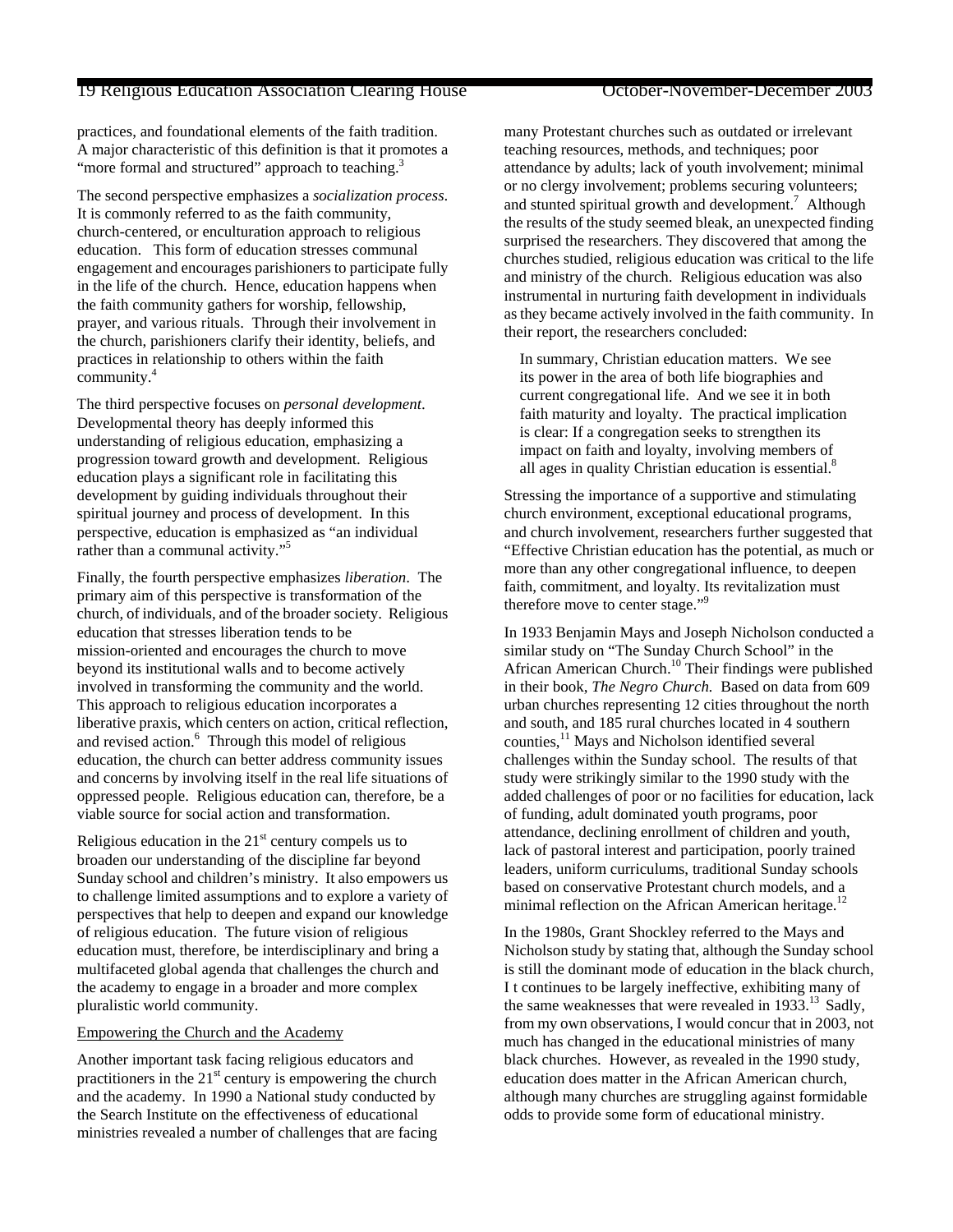As we consider the results of these studies, what insights come which may enlighten our understanding of religious education as a vehicle for empowering the church and the academy? First, we must explore new and creative ways to rethink and reshape educational ministries. Second, we must strategically consider the implications of past and present studies pertaining to re ligious education. Ad finally, we must be intentional about making religious education a top priority in the church and the academy. and practitioners must initiate this process by engaging in a number of activities including talking with pastors, church community both locally and globally; and clarifying the meaning and scope of religious education. Current studies in religious education can, therefore, challenge us to be Both the church and the academy must be involved in equipping educators, pastors, and church leaders to critically analyze, evaluate, and develop educational ministries that will revitalize and strengthen religious education in our faith communities. Religious educators leaders, and seminary students to determine their needs; envisioning new ways that the church and the academy can be in partnership in ministry and theological education; training quality leaders; incorporating new and creative approaches to ministry and education; developing and implementing creative programming; providing adequate resources; making educational ministries relevant; providing a good foundation in the basic elements of religious education; addressing the needs of the faith diligent in our efforts to provide quality educational programs that incorporate in depth analysis, preparation, and development.

Religious education in the new millennium can further help to bridge the gap between the church and the academy and president of Hartford Seminary and the American partnership kin her concluding comments regarding the empower both institutions to address these findings and implement effective educational ministries. Indeed, theological schools and churches can be allies in this endeavor. As they engage in a mutual partnership in ministry and theological education, theological schools can empower churches. Church can, in turn, empower theological schools. Barbara Brown Zikmund, former Theological Schools (ATS) captures the essence of this 1990 study on effective Christian education. She states:

 Theological seminaries live in a creative tension between giving churches what they want and challenging churches to rise to the radical demands of the gospel. By reminding seminaries that churches provide the context that nurtures mature faith, the study helps the churches keep seminaries account able. By reshaping questions and questioning the assumptions of the study, seminaries call churches to go more deeply into the nature of their faith.<sup>14</sup>

Although the studies cited above focused primarily on Protestant churches, similar results have also been observed

effectively to the needs of our various faith communities. in the educational ministries of other faith traditions. Nevertheless, our responsibility as educators is to respond

#### Engaging Interdisciplinary Dialogue

The third task confronting religious educators and practitioners in the  $21<sup>st</sup>$  century is engaging interdisciplinary dialogue. Religious education can make an important contribution to the church and the academy by engaging people across disciplines and religious traditions in a dynamic dialogue around pedagogical issues. Such issues might include, classroom dynamics, teaching methods and techniques, lecturing, leading discussion groups, resolving conflict grading, the use of technology in the church and the academy, group dynamics creativity in the classroom, field based learning, appropriating disciplines for various age levels and specialized ministries, the use of the arts, and a myriad of other concerns.

ensure that one discipline does not dominate over others. Instead, they engage in a mutual dialogue informing one another, drawing from each other, and flowing out of each other. Theology and religious education can engage in this relationship between theology and religious education, this shape theory as they carry out their ministries in the life of Since religious education is the place where theory and practice come together, we can engage in both activities through interdisciplinary dialogue. However, we must same dynamic dialogue. Although there is an intimate relationship may be approached from different perspectives. Thus to engage in religious education is to engage in theological reflection and vice versa. Our task the, as educators and practitioners is to equip pastors, church leaders, faculty and students to participate in this dialogue by helping them to integrate and reflect on the practice of ministry as it is informed by theory and also to the church and in the academy.

variety of activities and programs such a faculty forums and faculty exchange programs and mentoring, contextualized education, collaborative teaching, field experiences, travel exchanges, resource centers, youth programs, lab schools, and centers for educational ministries. While these events in mind that religious education does not have all of the Interdisciplinary dialogue can be conducted through a workshops, junior faculty consultations, junior/senior seminars, dialogue across cultures and traditions, cultural can enhance educational ministries, it is important to keep answers nor should religious educators in the church or the academy be expected to be the expert in all of these areas. Rather, they can facilitate and stimulate this dynamic exchange.

Interdisciplinary dialogue can benefit the church and the academy by encouraging dialogue across disciplines and faith traditions. This dialogue may promote greater respect and understanding of other disciplines and traditions as they mutually reflect on how to live faithfully in the world.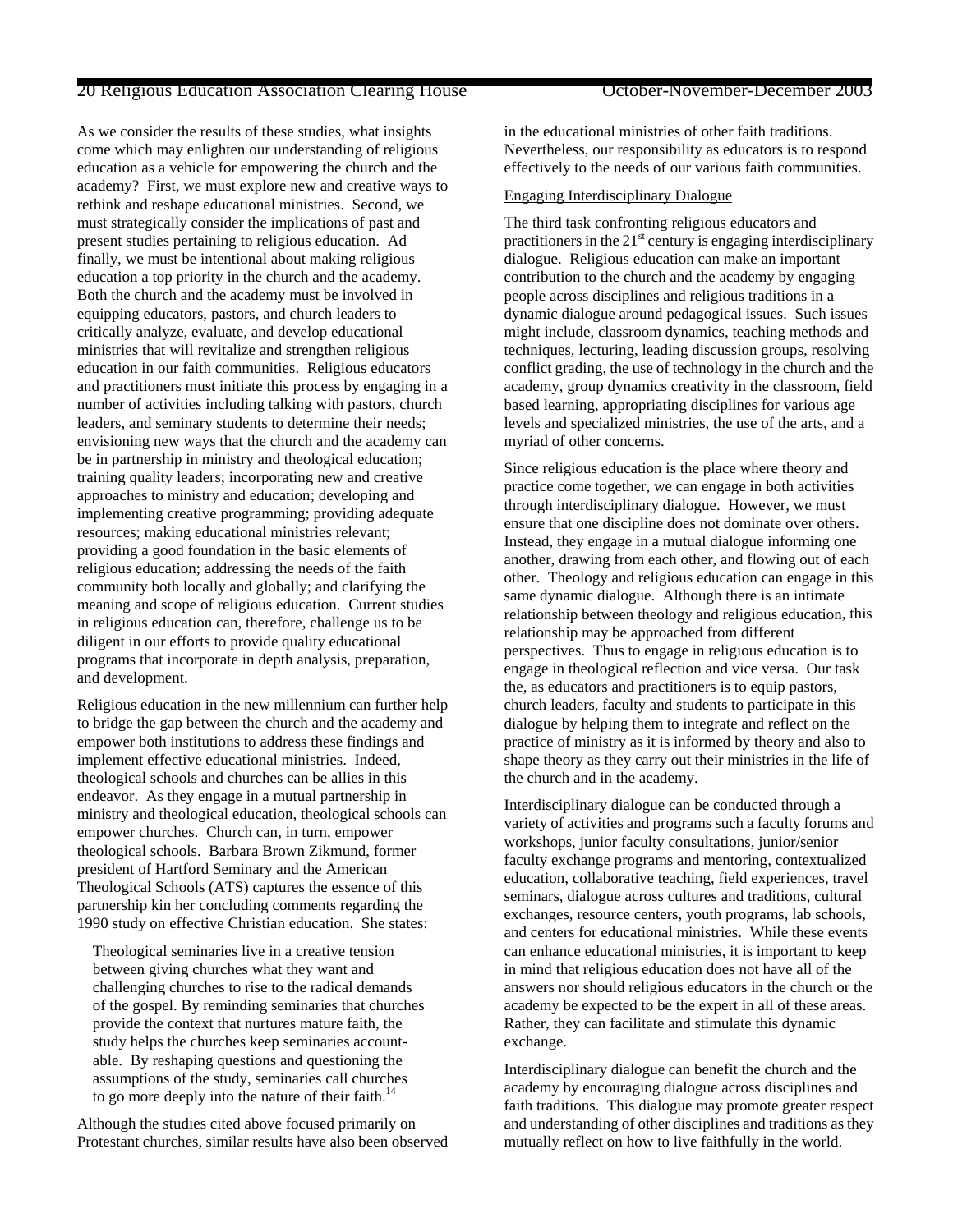Churches may also work in partnership with theological schools to provide workshops, seminars, and ongoing educational opportunities within the church and the community. Additionally, interdisciplinary dialogu e may promote collaboration between the church, theological schools, and secular institutions. As they engage pedagogical issues, this important dialogue may help to academy, and the broader society. Religious education in the new millennium must be instrumental in guiding the strengthen the relationship between the church, the church and the academy in building a partnership in ministry and theological education that is empowering, transformative, and life giving.

#### Affirming Diversity

Affirming diversity is the final task that we will consider with respect to envisioning the future of religious education practitioners have begun to address this concern by incorporating contextualized approaches to religious cultures. It also encourages them to learn about other traditions and to stand in solidarity with people all over the justice, liberation, and human dignity. One way to facilitate dance, art, poetry, and storytelling. These modes of artistic liberation. This invaluable method of religious education multicultural and ecumenical. in the  $21<sup>st</sup>$  century. The challenge of diversity and the need for multi-racial, multi-ethnic, multi-cultural, and multi-religious paradigms and resources in religious education is one of the most important issues facing the church and the academy today. Many educators and education. Contextualized approaches can help us shape educational programs that are culturally sensitive, critically engaged, and constructively oriented. If religious education is to be effective in the future, it must be sensitive to the uniqueness of everyone involved in the educational process and it must endeavor to explore a wide-range of experiences, emerging from a variety of faith traditions, cultures, orientations, and religious practices. Affirming diversity means that religious education is not limited to the local church or community, but it seeks to incorporate a global dialogue and praxis. Global dialogue provides opportunities for individuals to appreciate other peoples and world in affirmation of their faith and in the struggle for global dialogue among various people is through music, expression can help to build bridges that connect a wide range of people and societies. They may also create a broader and more empowered sense of community. Moreover, artistic expression, as exemplified in various freedom movements, can be a creative source of social critique, inspiration, and motivation in the struggle toward can offer both critical and creative approaches to social analysis and critical reflection. Thus, affirming diversity through artistic expressions challenges the church and the academy to embrace a global vision that is both

rooted first and foremost in their own religious and cultural context. The rootedness is essential to fully appreciate and Affirming diversity further challenges individuals to be value the religious and cultural contexts of others. Multicultural religious education can help to facilitate this process. For example, in her article, "Goals of Multicultural Religious Education," Barbara Wilkerson identifies four goals of multicultural education that can help us as religious educators and practitioners to develop well-rounded programs that are affirming of diverse populations and educational approaches. These goals include:

toward diversity as enriching and enabling of Christian unity rather than threatening;  $(3)$  The ability to value (1) An understanding of the church on earth as a multiethnic, multilingual body; (2) Positive attitudes and affirm one's own culture while functioning effectively in another one; (4) An appreciation of the many ways faith is experienced and expressed in the religious education practice of Christians from various cultures.

She goes on to suggest that these goals can be implemented as churches incorporate the following:

 (1) Curricula and programs that reflect the diversity of the local Christian community; (2) Practice that stresses participatory modes of learning and promotes leadership development within the parish; (3) Close communication among ethnic and mainstream groups to affirm each others' gifts and celebrate a common faith heritage; (4) Social responsibility through dialogue and action to reduce inequalities and promote justice for all people.<sup>15</sup>

It is apparent that religious education in the  $21<sup>st</sup>$  century must, therefore, be multicultural and yet firmly rooted in a particular faith tradition and heritage.

beautifully illustrates the rich diversity embodied in the African American community and speaks to the kind of academy. In her definition a child asks, "Mama, why are we brown, pink, and yellow, and our cousins are white, beige, and black?" And the mother responds, "Well you In her definition of a "womanist," (a term embraced by many African American clergy-women and religious scholars), Alice Walker, a noted poet and scholar, diversity that we can also affirm in the church and the know, the colored race is like a flower garden, with every color flower represented." This for me is a vision of the kind of diversity for which we must strive as religious educators and practitioners working to transform the church and the academy.

As we journey through the  $21^{st}$  century, we must affirm and school, but that it encompasses a wide-range of perspectives, issues, challenges, and possibilities for demonstrate that religious education is not just Sunday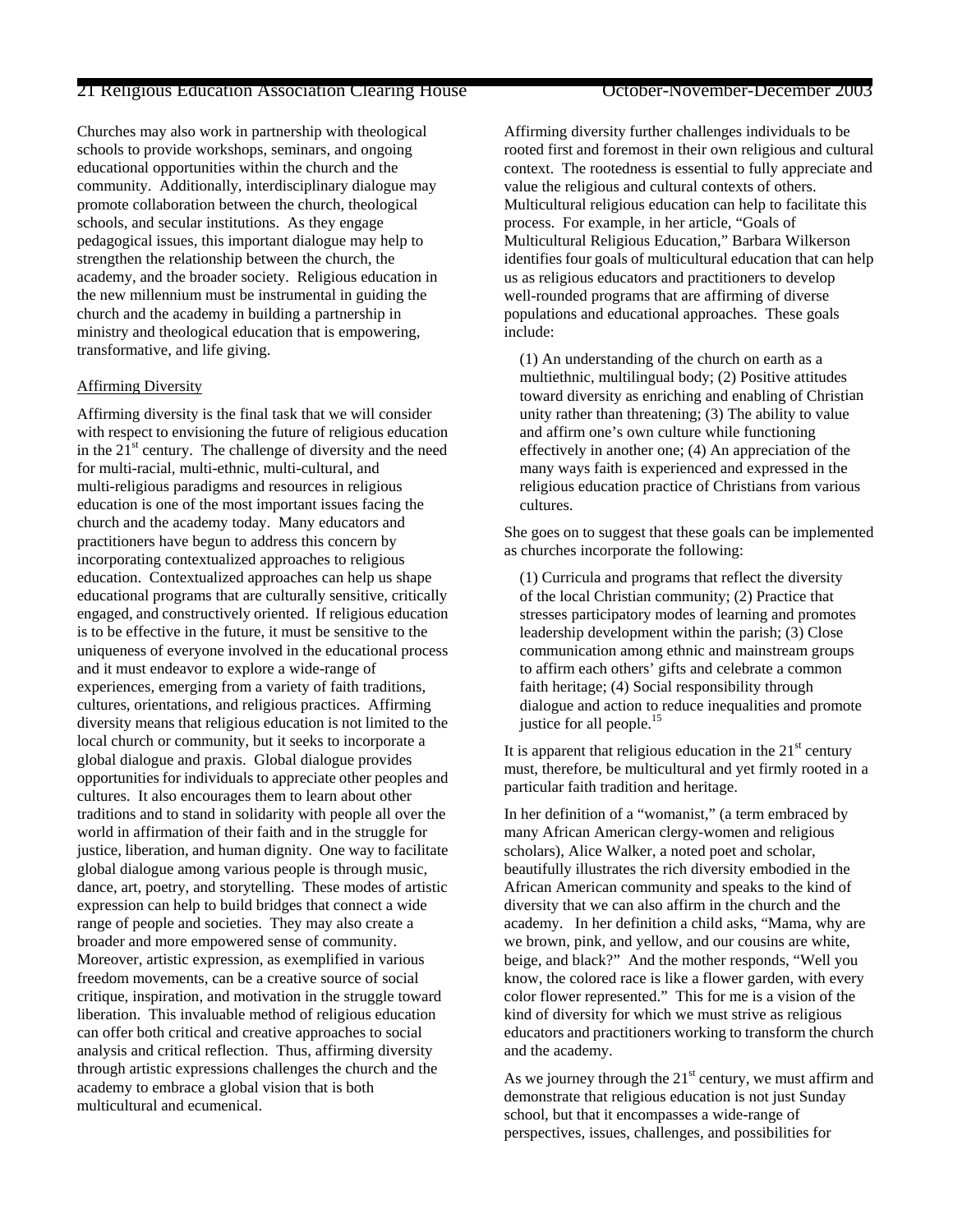partnership ibn ministry and theological education. As religious educators and practitioners, we can facilitate this partnership by providing a holistic understanding of the discipline, empowering the church and the academy, engaging interdisciplinary dialogue, and affirming diversity. This partnership is critical if we are to train effective leaders and scholars for meaningful religious education in the new millennium.

#### Notes

1 Maria Harris, *Fashion Me a People: Curriculum in the Church* (Louisville: Westminster/John Knox Press, 1989), 17. 2  ${}^{2}$ Harris, 17-18.

<sup>3</sup>Karen B. Tye, *Basics of Christian Education* (St. Louis: Chalice Press, 2000), 10-11).

4 Tye, 11.

5 Tye, 11-12.

6 Tye, 12.

7 See Peter L. Benson and Carolyn H. Eklin, *Effective Christian Education: A National Study of Protestant Congregations – A Summary Report on*  Faith, Loyalty, and Congregational Life (Minneapolis: Search Institute, 1990); David S. Schuller, ed., *Rethinking Christian Education: Explorations in Theory and Practice* (St. Louis: Chalice Press, 1993); and Eugene C. Roehlkepartain, *The Teaching Church: Moving Christian Education to Center Stage* (Nashville: Abingdon Press, 1993). 8 Benson and Eklin, 42.

9 Benson and Eklin, 58.

10See Benjamin E. Mays and Joseph W. Nicholson, *The Negro's Church*  (1933; reprint, New York: Negro Universities Press, 1969). 11Mays and Nicholson, 295-97.

<sup>12</sup>Mays and Nicholson, 123-37; 254-58.

*xplorations in*  Christian Education," in *Rethinking Christian Education: E* Theory and Practice, ed. David S. Schuller (St. Louis: Chalice Press, <sup>13</sup>Grant S. Shockley, "Christian Education and the Black Church," in *Christian Education Journey of Black Americans: Past, Present, Future* by Charles R. Foster, Ethel R. Johnson, and Grant S. Shockley (Nashville: Discipleship Resources, 1985), 13-14; Grant Shockley, "From Emancipation to Transformation, to Consummation: A Black Perspective," in *Does the Church Really Want Religious Education?"* ed. Marlene Mayr (Birmingham, Ala.: Religious Education Press, 1988), 241-42. <sup>14</sup>Barbara Brown Zikmund, "Theological Seminaries and Effective 1993), 123.

<sup>15</sup>Barbara Wilkerson, "Goals of Multicultural Religious Education," in *multicultural Religious Education,* ed. Barbara Wilkerson (Birmingham, Ala.: Religious Education Press, 1997), 26-27.

#### **Celebrating and Looking Ahead By Walter Jacob**

President, Abraham Geiger College, President of the Freehof Institute of Jewish Law and Ethic, & Senior Scholar, Rodef Shalom Congregation, Pittsburgh, PA

years since my presidency in the early nineteen-eighties. Let me begin with our view of American religion. In the nineteen-eighties one could still speak confidently in terms major divisions within those bodies which made it difficult particularly those of ecumenism, this remained useful. The divisions within those groupings have now widened, but far more important is the growth of non-western religions and our willingness to recognize their existence among us and to The two elements of our names, "religion," and "education," have changed drastically during the twenty of Protestant, Catholic, and Jew. It is true that there were to speak of simply three groups, but for many purposes,

understand the significant role which they play on the time in Asia or Africa, as I have as a military chaplain, has broader American religious scene. Anyone who has spent long been aware of those religions; now we need to recognize that there are millions of adherents in our midst.

It has always been easy to discover some kind of common Koran and our Bible; this is true despite the political issues which separate us. It is much more difficult to find such common ground with Buddhism, Hinduism, Shinto, as well as the minority religions of Africa and Asia. Many among us know little about them and they perhaps less about us. begin conversations grounded in philosophy, theology, and have met individuals from these groups. Still fewer have tolerance is difficult to achieve in the abstract. It is not that the majority is unfriendly or unwilling to learn, but without basis with Islam due to the similarities of portions of the Nevertheless, dialogue should be possible on social issues and communal planning. If we wish to go beyond that and religious ideals, we need to begin by educating our member groups about these faiths. This will not be easy as many of these groups are physically far removed from our own membership. There may be four or five million Muslims, Buddhists, or Hindus in the United States, but few of us attended their religious services. If we have personal contacts, they are accidental and rare. Education for persons whom we can engage in dialogue, it remains theoretical and abstract.

I can attest to this problem as I grew up in what was then a small Midwestern town with a Jewish population of about three hundred among a total area population of two hundred thousand. Many people had never met a Jew; there were thousand. We were an abstraction for most people despite their openness and willingness to engage in dialogue and to involve the lone rabbi in many aspects of communal life. only four Jews in my high school of more than two

This presents a major task for the Religious Education undoubtedly engage in this through the traditional forums of our respective Religious School programs, but s they are which is so attractive to the younger generations. It through popular sports and music personalities; many the part of the Religious Education Association will be needed to move in such directions. Association, as we are among the few groups dedicated to educating for a broad interreligious understanding. We will already squeezed for time, it is doubtful that much can be achieved there. It is, therefore, important that we utilize other means such as specialized television and the web contains a great deal of misinformation about minority groups, but can be used for broad scale education. Beyond that we should be able to personalize other religions newer ideas are necessary. A good deal of imagination on

The other segment of our name, "education," has also changed. Actually, education is in flux among us. This has always been so in North America. Each generation among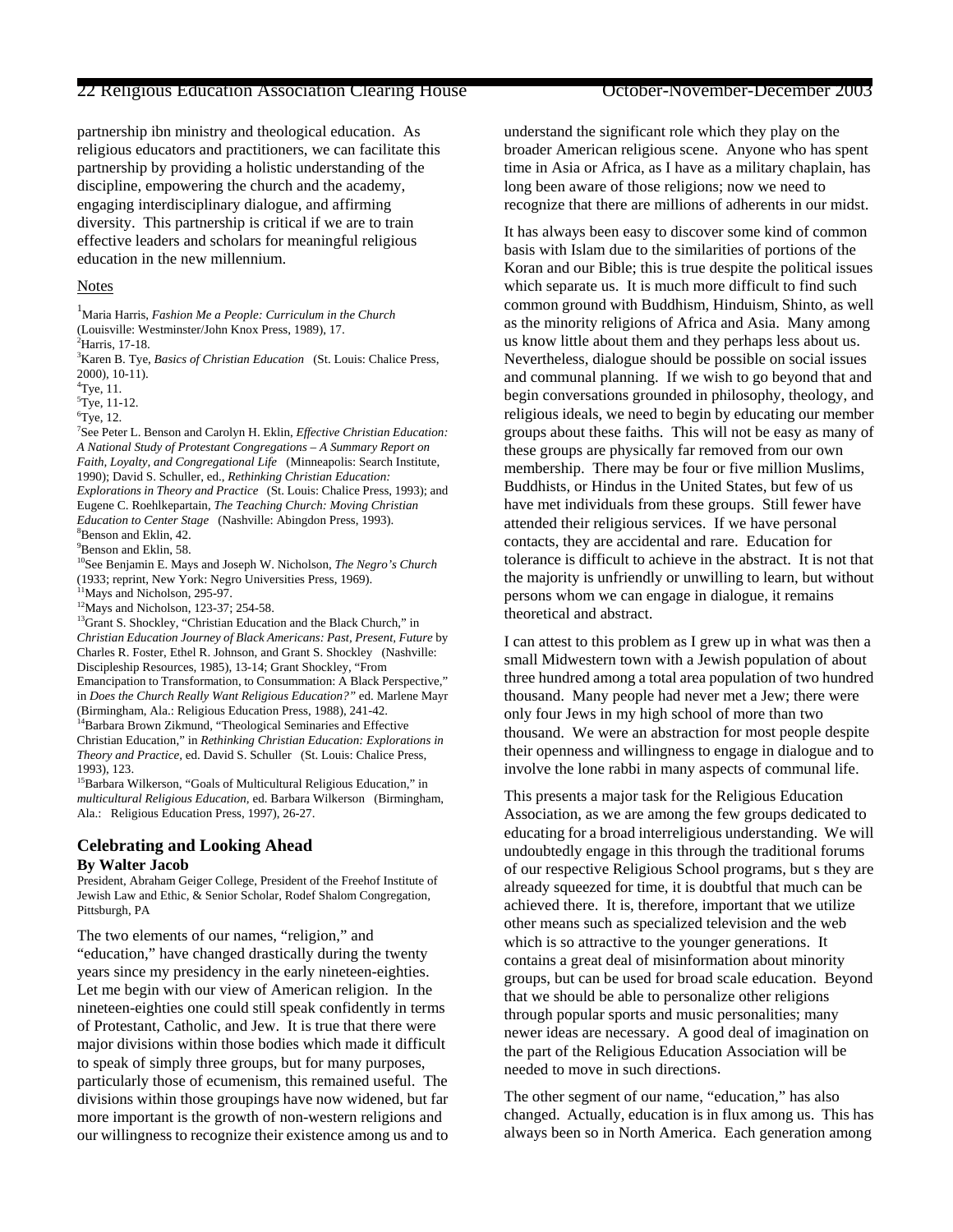us has witnessed several transformations of educational philosophies and practices; no country has placed so much faith in education as the United States. Education at all levels has been gradually opened to all. We have been experimental as we attempt to educate everyone and to make learning not only accessible but pleasurable. We wish to educate people to think critically, not simply to amass information. Every decade or so we continue to revamp o ur systems as well as their governance.

theories and idealistic plans but by the simply facts of changing family life and economic pressures. Single parent families, working spouses, children without functioning reading, writing, and arithmetic– never mind technology. Our educational system has been driven not only by grand parents have placed enormous burdens on our educational system. It is now expected to deal with the basics of life, cleanliness, ordinary habits, and decent behavior, not just All this is to be accomplished with minimal support from parents.

As we turn to religious education, the same issues plague us. Those fundamentals upon which we formerly built no longer exist, and the entire task of moral education has been thrown to us. The task is to be accomplished in a few hours with minimal funding, and little real support from home. Children are dropped of with the expectation that at the conclusion of the religious education cycle, decent, moral individuals with a firm set of beliefs will emerge.

These high hopes are, of course, a prescription for failure and we understand that. Just as the general educational standards cannot be raised by Congressional fiat, so we need more than resolutions. We understand the seriousness of the problem for each of our religious

groups. What can be done? Much of what needs to be done cannot be accomplished through the traditional religious school as we must involve the parents as much as the children. The older methods of informal family projects, long weekends, or summer retreat sessions need to be revamped and much added to them.

place where information can be exchanged. Successes and The Religious Education Association has played an important role as an interfaith and intergroup catalyst and a failures are openly discussed, and a level of understanding among our professionals, which helps us all has always been reached.

I have grown to appreciate these efforts even more during central Europe. Although minority religions exist there too, they play a mush less significant role than among us. As the last decade in which I have been heavily involved in the somewhat simpler religious environment of Germany and

first rabbinic seminary since the Holocaust, I have been in touch with religious educators and have seen how they are president and professor of the Abraham Geiger College, the facing issues which, however, are more reminiscent of an earlier period in our history than the present. Viewed from a broader international perspective we in North America are at the cutting edge and able to provide some leadership which may well extend far beyond our borders.

the current set of issues and to remain at the cutting edge of As we celebrate this anniversary we should be proud of what has been accomplished and use our strengths to face religious education.

## **Leaders Across the Years**

| 1903 - 1978                 |                                                    |
|-----------------------------|----------------------------------------------------|
| Editors:                    |                                                    |
| 1906-1923                   | Henry F. Cope (Also General Secretary)             |
| 1923-1924                   | Frank G. Ward                                      |
| 1924-1926                   | George Albert Coe (Consulting Editor)              |
| 1926-1929 &                 |                                                    |
| 1935-1948                   | Laird T. Hites                                     |
| 1929-1934                   | Joseph M. Artman & staff                           |
| 1948-1958                   | Leonard A. Stidley                                 |
| 1959-1960 &                 |                                                    |
| 1966-1967,1970              | Paul H. Vieth,, Acting Editor                      |
| 1958-1978                   | Randolph C. Miller (Also Acting Editor, 1956-1957) |
| <b>General Secretaries:</b> |                                                    |
| 1903-1904                   | Ira Lanrich                                        |
| 1904-1906                   | Clifford W. Barnes                                 |
| 1907-1923                   | Henry F. Cope                                      |
| 1923-1925                   | Theodore G. Soares (Acting General Secretary)      |
| 1926-1934                   | Joseph M. Artman                                   |
| 1950-1951                   | Harrison S. Elliott                                |
| 1952-1970                   | Herman E. Wornom                                   |
| 1970-                       | Boardman W. Kathan (Currently Archivist)           |
|                             |                                                    |
| Presidents of the REA       |                                                    |
| 1903-1904                   | Frank Knight Sanders (Yale Divinity School)        |
| 1904-1905                   | Charles Cuthbert Hall (Union Theological           |
|                             | Seminary)                                          |
| 1905-1906                   | William Fraser McDowell (Meth-Episcopal Bishop)    |
| 1906-1907                   | William Hubert P. Faunce (Brown University)        |
| 1907-1908                   | Henry Churchill King (Oberlin College)             |
| 1908-1909                   | Francis Greenwood Peabody (Harvard University)     |
| 1909-1910                   | George Albert Coe (Union Theological Seminary)     |
| 1910-1911                   | William Lawrence (Bishop of Massachusetts)         |
| 1911-1912                   | James Hampton Kirkland (Vanderbilt University)     |
| 1912-1913                   | Harry Pratt Judson (University of Chicago)         |
| 1913-1914                   | Charles Franklin Thwing (Western Reserve           |
|                             | University)                                        |
| 1914-1915                   | Charles David Williams (Episcopal                  |
|                             | Bishop-Michigan)                                   |
| 1915-1916                   | George Black Stewart (Auburn Theological           |
|                             | Seminary)                                          |
| 1916-1917                   | Francis J. McConnell (Meth-Epis. Bishop of         |
|                             | Denver)                                            |
| 1917-1918                   | Washington Gladden (Columbus, Ohio)                |
| 1918-1919                   | Samuel A. Elliott (Boston, Massachusetts)          |
| 1919-1921                   | Arthur C. McGiffert (Union Theological Seminary)   |
| 1921-1924                   | Theodore G. Soares (University of Chicago)         |
| 1924-1926                   | Donald J. Cowling (Carleton College)               |
| 1926-1928                   | Robert A. Falconer (University of Toronto)         |
| 1928-1931                   | William Adams Brown (Union Theological             |
|                             | Seminary)                                          |
| 1931-1933                   | John H. Finley (New York Times)                    |
| 1933-1935                   | Herbert N. Shenton (Syracuse University)           |
|                             |                                                    |